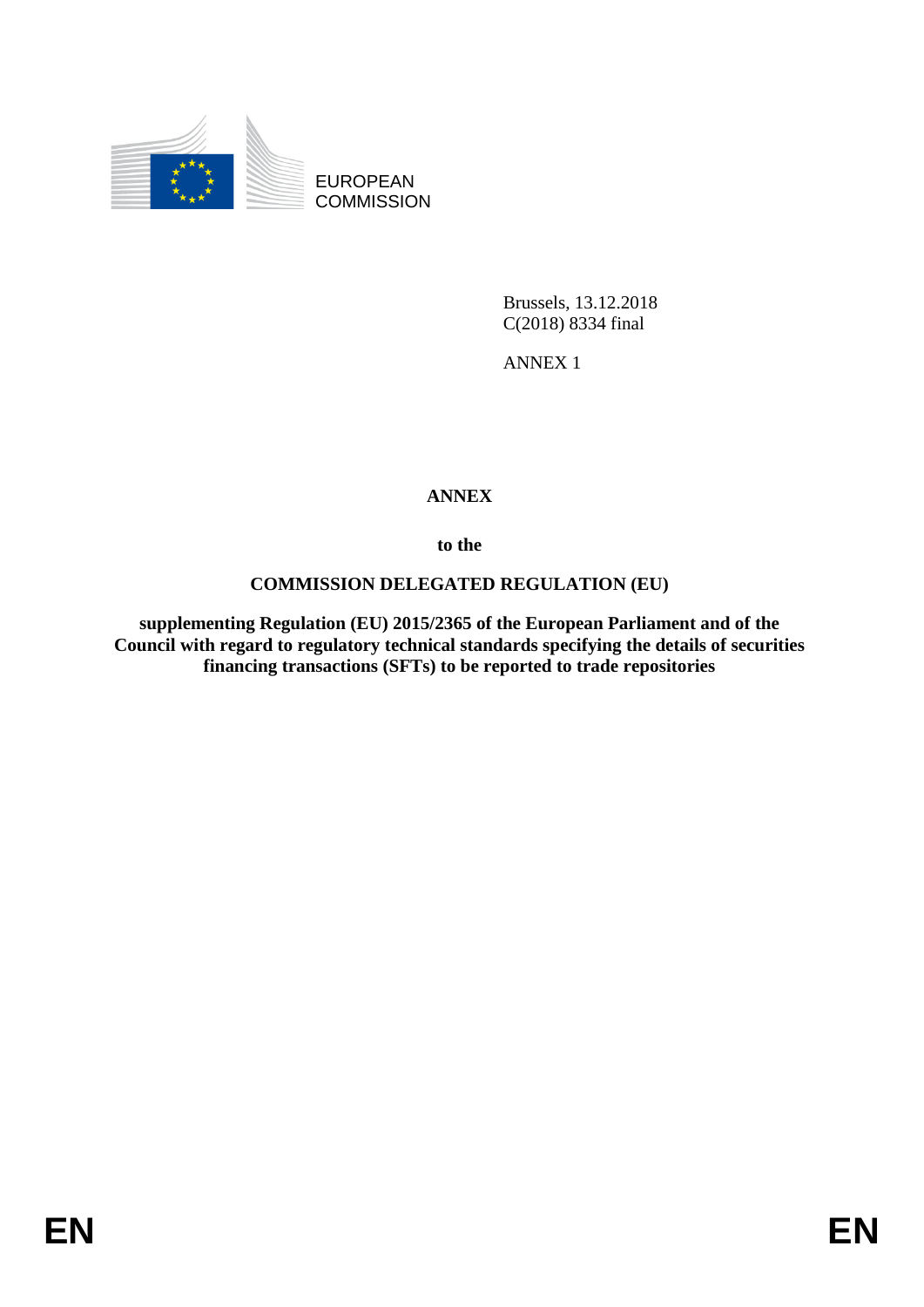# **ANNEX**

#### Table 1

### **Counterparty data**

| N <sub>0</sub> | <b>Field</b>                                     | Details to be reported                                                                                                                                                                                                                                                                                                                                                                                                                                                                                                                                                                                                                                                             | <b>Repo</b> | <b>BSB</b> | <b>SL</b> | ML |
|----------------|--------------------------------------------------|------------------------------------------------------------------------------------------------------------------------------------------------------------------------------------------------------------------------------------------------------------------------------------------------------------------------------------------------------------------------------------------------------------------------------------------------------------------------------------------------------------------------------------------------------------------------------------------------------------------------------------------------------------------------------------|-------------|------------|-----------|----|
| $\mathbf{1}$   | Reporting<br>timestamp                           | Date and time of submission of the<br>report to the trade repository.                                                                                                                                                                                                                                                                                                                                                                                                                                                                                                                                                                                                              | Y           | Y          | Y         | Y  |
| $\overline{2}$ | Report submitting<br>entity                      | Unique code identifying the entity<br>which submits the report. Where the<br>submission of the report has been<br>delegated to a third party or to the other<br>counterparty, a unique code identifying<br>that entity.                                                                                                                                                                                                                                                                                                                                                                                                                                                            | Y           | Y          | Y         | Y  |
| 3              | Reporting<br>counterparty                        | Unique code identifying the reporting<br>counterparty.                                                                                                                                                                                                                                                                                                                                                                                                                                                                                                                                                                                                                             | Y           | Y          | Y         | Y  |
| $\overline{4}$ | Nature<br>of<br>the<br>reporting<br>counterparty | Indication of whether the reporting<br>counterparty is a financial or non-<br>financial counterparty.                                                                                                                                                                                                                                                                                                                                                                                                                                                                                                                                                                              | Y           | Y          | Y         | Y  |
| 5              | Sector<br>of<br>the<br>reporting<br>counterparty | One or more codes that classify the<br>nature of the reporting counterparty's<br>business<br>activities.<br>Where the reporting counterparty is a<br>financial counterparty,<br>all relevant<br>codes included in the taxonomy for<br>financial counterparties and applying to<br>that<br>counterparty.<br>Where the reporting counterparty is a<br>non-financial counterparty, all relevant<br>codes included in the taxonomy for<br>non-financial<br>counterparties<br>and<br>that<br>applying<br>counterparty.<br>to<br>activity is<br>Where more than one<br>reported, the codes shall be specified in<br>order of the relative importance of the<br>corresponding activities. | Y           | Y          | Y         | Y  |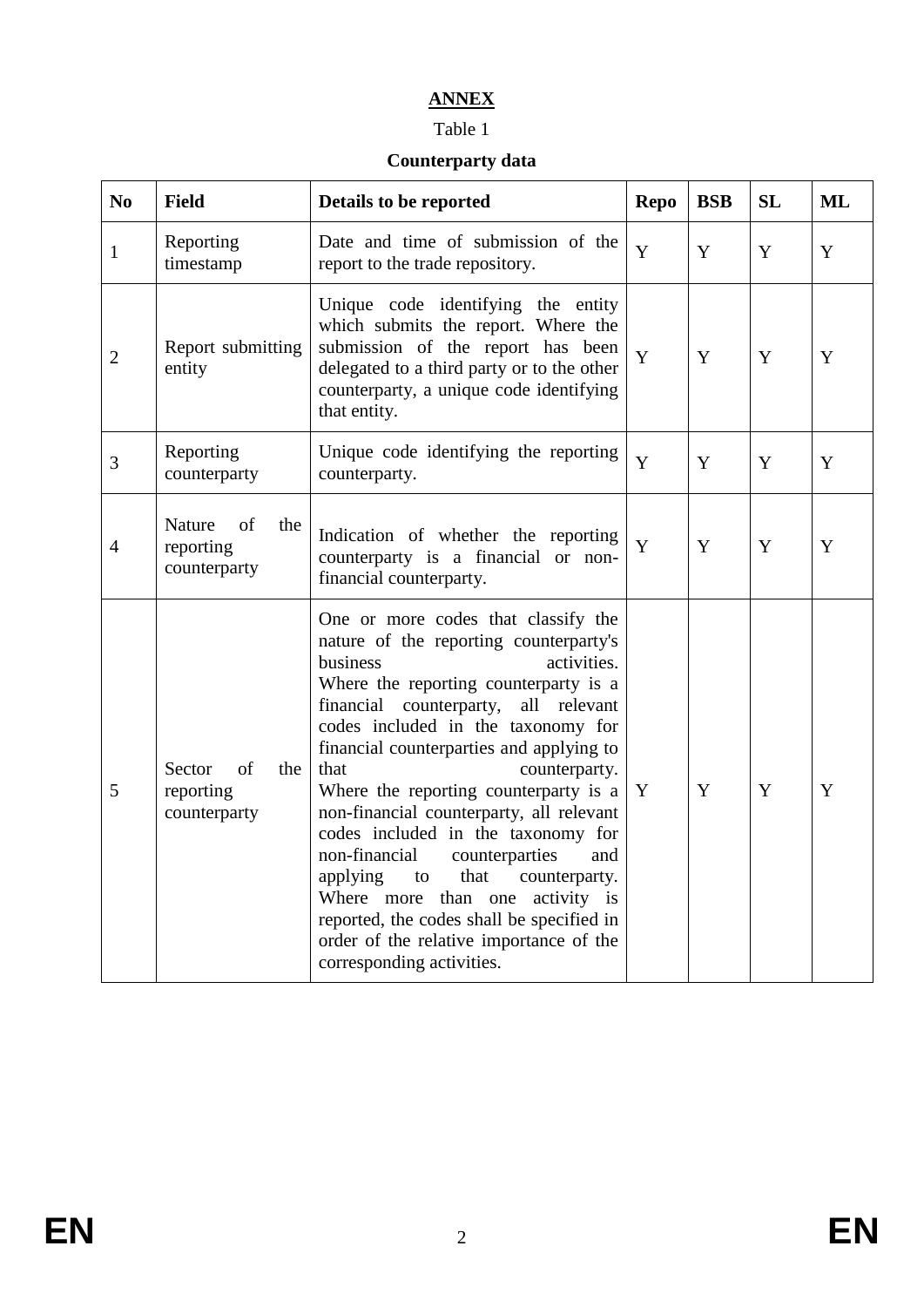| N <sub>0</sub> | <b>Field</b>                                            | Details to be reported                                                                                                                                                                                                                                                                                                                                                                                                                                                                                                                                              | <b>Repo</b> | <b>BSB</b> | <b>SL</b> | ML |
|----------------|---------------------------------------------------------|---------------------------------------------------------------------------------------------------------------------------------------------------------------------------------------------------------------------------------------------------------------------------------------------------------------------------------------------------------------------------------------------------------------------------------------------------------------------------------------------------------------------------------------------------------------------|-------------|------------|-----------|----|
| 6              | Additional sector<br>classification                     | Where the reporting counterparty is an<br>Undertaking for Collective Investment<br>in Transferable Securities (UCITS) or<br>Alternative Investment Fund (AIF), a<br>code that determines whether it is an<br>Exchange-Traded Fund (ETF) or a<br>Money<br>Market<br>Fund<br>(MMF)<br>Where the reporting counterparty is an<br>Alternative Investment Fund (AIF) or a<br>non-financial counterparty undertaking<br>financial and insurance activities or real<br>estate activities, a code that determines<br>whether it is a Real Estate Investment<br>Trust (REIT) | Y           | Y          | Y         | Y  |
| $\overline{7}$ | <b>Branch</b><br>of<br>the<br>reporting<br>counterparty | Where<br>the<br>reporting<br>counterparty<br>concludes an SFT through a branch<br>office, the code identifying the branch.                                                                                                                                                                                                                                                                                                                                                                                                                                          | Y           | Y          | Y         | Y  |
| 8              | <b>Branch</b><br>of<br>the<br>other counterparty        | Where the other counterparty concludes<br>an SFT through a branch office, the<br>code identifying the branch.                                                                                                                                                                                                                                                                                                                                                                                                                                                       | Y           | Y          | Y         | Y  |
| 9              | Counterparty side                                       | Indication of whether the reporting<br>counterparty is a collateral provider or a<br>collateral taker in accordance with<br>Article 4 of the [OP: insert reference for<br>$C(2018)7658$ ]                                                                                                                                                                                                                                                                                                                                                                           | Y           | Y          | Y         | Y  |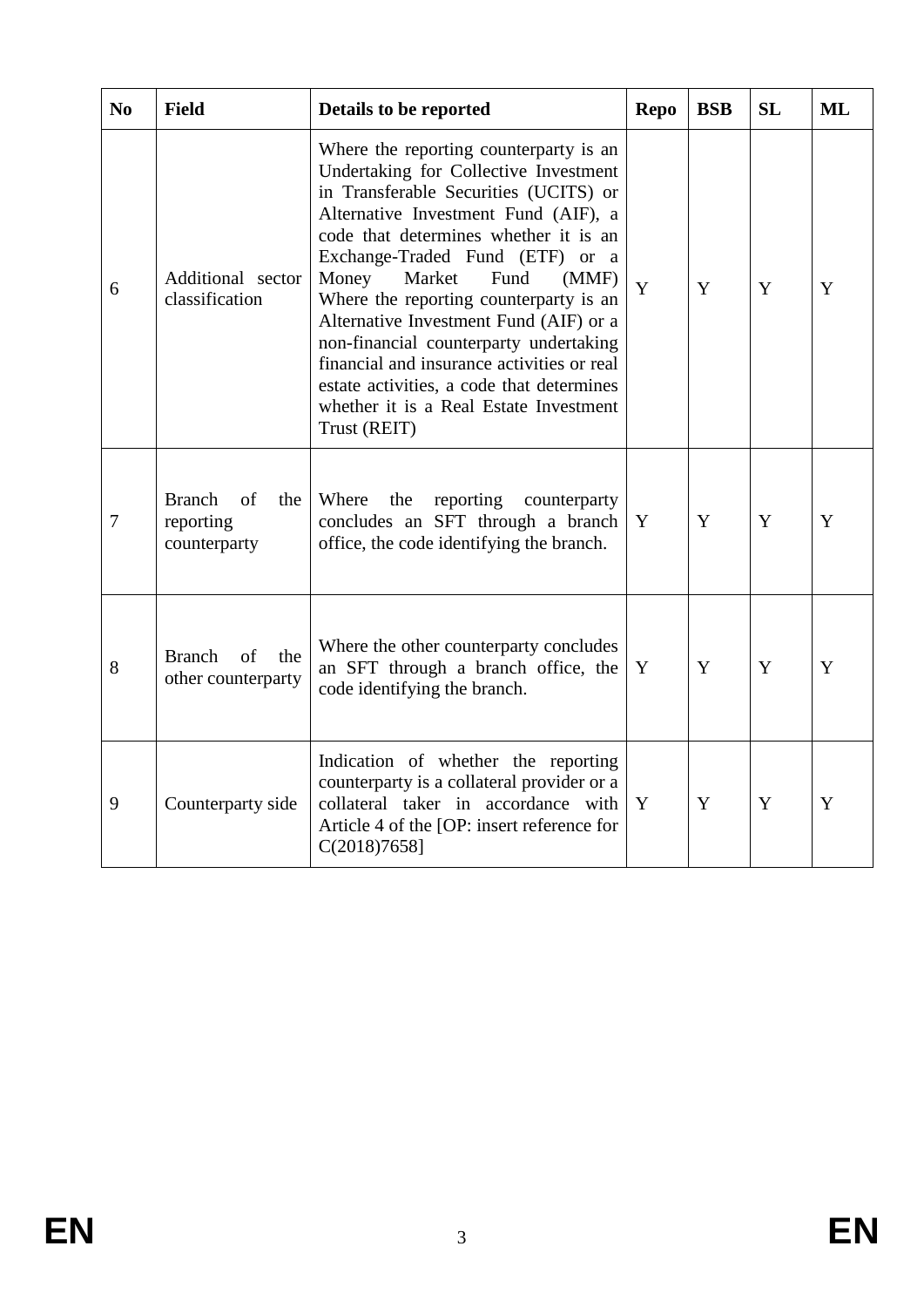| N <sub>0</sub> | <b>Field</b>                                    | Details to be reported                                                                                                                                                                                                                                                                                                                                                                                                                                                                                                                                                                                                                                                                                                                                                                                                                                                | <b>Repo</b> | <b>BSB</b> | SL | ML |
|----------------|-------------------------------------------------|-----------------------------------------------------------------------------------------------------------------------------------------------------------------------------------------------------------------------------------------------------------------------------------------------------------------------------------------------------------------------------------------------------------------------------------------------------------------------------------------------------------------------------------------------------------------------------------------------------------------------------------------------------------------------------------------------------------------------------------------------------------------------------------------------------------------------------------------------------------------------|-------------|------------|----|----|
| 10             | Entity responsible<br>for the report            | Where a financial counterparty is<br>responsible for reporting on behalf of<br>the other counterparty in accordance<br>with Article 4(3) of Regulation (EU)<br>No 2365/2015 of the Parliament and of<br>Council <sup>1</sup> , the unique<br>the<br>code<br>identifying that financial counterparty.<br>Where a management company is<br>responsible for reporting on behalf of<br>Undertaking<br>for<br>Collective<br>an<br>Investment in Transferable Securities<br>(UCITS) in accordance with Article<br>$4(3)$ of that Regulation the unique code<br>identifying that management company.<br>Where an Alternative Investment Fund<br>Manager (AIFM) is responsible for<br>reporting on behalf of an Alternative<br>Investment Fund (AIF) in accordance<br>with Article $4(3)$ of Regulation (EU)<br>No 2365/2015, the<br>unique<br>code<br>identifying that AIFM. | Y           | Y          | Y  | Y  |
| 11             | Other<br>counterparty                           | Unique code identifying the entity with<br>reporting<br>which<br>the<br>counterparty<br>concluded the SFT. In case of a private<br>individual, a client code shall be<br>specified in a consistent manner.                                                                                                                                                                                                                                                                                                                                                                                                                                                                                                                                                                                                                                                            | Y           | Y          | Y  | Y  |
| 12             | Country<br>of<br>the  <br>other<br>Counterparty | Code<br>of<br>the<br>country<br>where<br>the<br>office<br>registered<br>of<br>other<br>the<br>counterparty is located or code of the<br>country of residence in case that the<br>other counterparty is a natural person.                                                                                                                                                                                                                                                                                                                                                                                                                                                                                                                                                                                                                                              | Y           | Y          | Y  | Y  |
| 13             | Beneficiary                                     | Where the beneficiary of the contract is<br>not a counterparty to this contract, the<br>reporting counterparty has to identify<br>this beneficiary by specifying a unique<br>code or, in case of a private individual,<br>by specifying a client code used in a<br>consistent manner as assigned by the<br>legal entity used by that private<br>individual.                                                                                                                                                                                                                                                                                                                                                                                                                                                                                                           | Y           | Y          | Y  | N  |

<sup>&</sup>lt;sup>1</sup> Regulation (EU) 2015/2365 of the European Parliament and of the Council of 25 November 2015 on transparency of securities financing transactions and of reuse and amending Regulation (EU) No 648/2012 (OJ L 337, 23.12.2015, p. 1).

 $\overline{1}$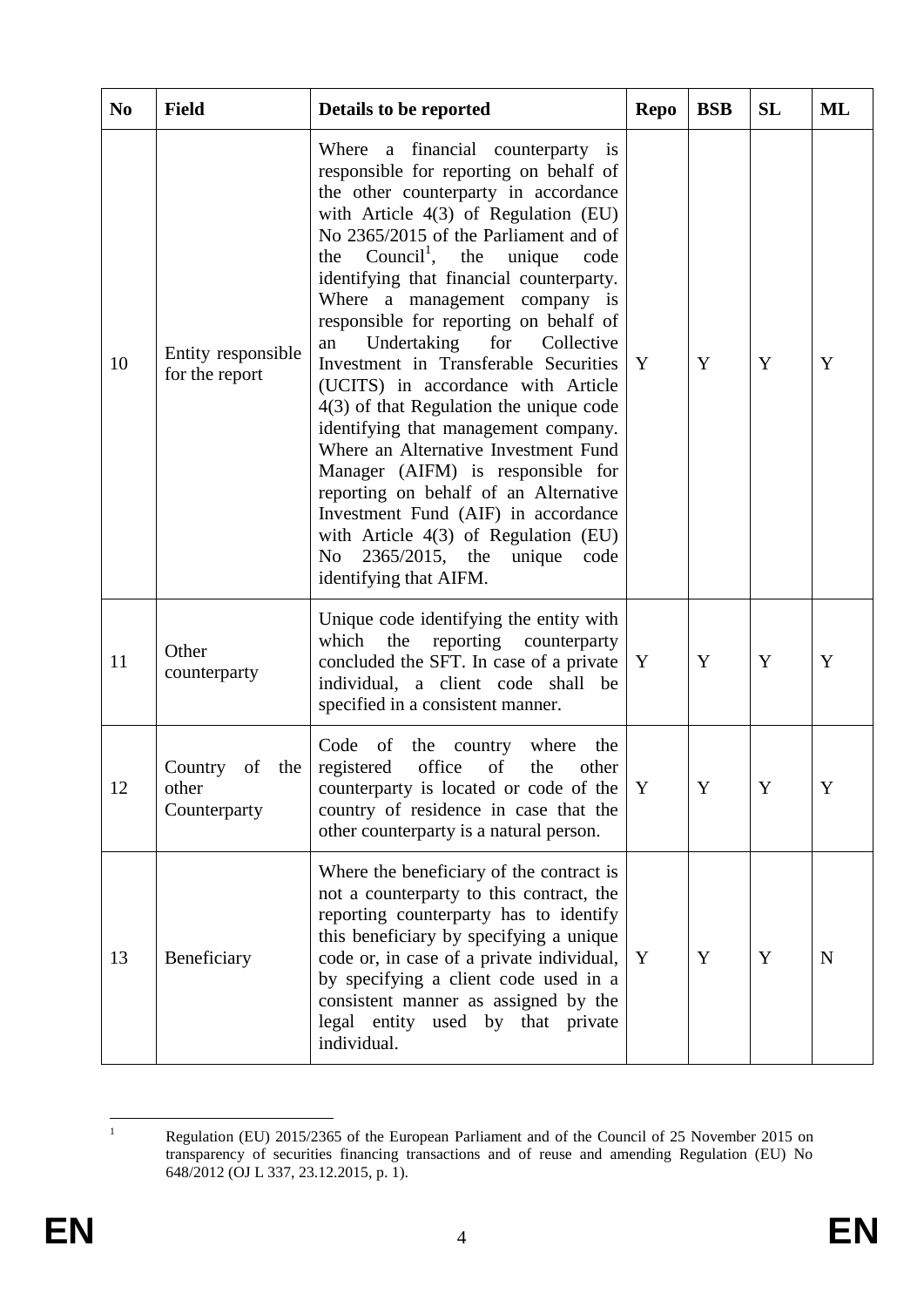| N <sub>0</sub> | <b>Field</b>                                                                                             | Details to be reported                                                                                                                                                                                                                                                                                                      | <b>Repo</b> | <b>BSB</b> | <b>SL</b> | ML          |
|----------------|----------------------------------------------------------------------------------------------------------|-----------------------------------------------------------------------------------------------------------------------------------------------------------------------------------------------------------------------------------------------------------------------------------------------------------------------------|-------------|------------|-----------|-------------|
| 14             | Tri-party agent                                                                                          | Unique code identifying the third party<br>to which the reporting counterparty has<br>outsourced the post-trade processing of<br>an SFT (if applicable).                                                                                                                                                                    | Y           | Y          | Y         | $\mathbf N$ |
| 15             | <b>Broker</b>                                                                                            | Unique code of the entity that acts as<br>intermediary<br>for<br>the<br>reporting<br>counterparty without becoming<br>a<br>counterparty to the SFT itself. For<br>securities lending transactions, a broker<br>does not include the agent lender.                                                                           | Y           | Y          | Y         | $\mathbf N$ |
| 16             | Clearing member                                                                                          | Where the trade is cleared, unique code<br>identifying the responsible clearing<br>member of the reporting counterparty.                                                                                                                                                                                                    | Y           | Y          | Y         | $\mathbf N$ |
| 17             | <b>Central Securities</b><br>Depository<br>(CSD')<br>participant<br><b>or</b><br>indirect<br>participant | Unique<br>code<br>of<br>the<br>CSD participant or indirect participant<br>of<br>the<br>reporting<br>counterparty.<br>Where both the CSD participant and<br>indirect participant are involved in the<br>transaction, the code of the indirect<br>participant.<br>This field<br>is<br>not<br>applicable<br>to<br>commodities. | Y           | Y          | Y         | N           |
| 18             | Agent lender                                                                                             | Unique code of the agent lender<br>involved in the<br>securities<br>lending<br>transaction.                                                                                                                                                                                                                                 | Y           | N          | Y         | N           |

| able |  |  |  |
|------|--|--|--|
|------|--|--|--|

#### **Loan and collateral data**

| N <sub>0</sub> | <b>Field</b>                                | Details to be reported                                                                                                                                                                           | <b>Repo</b> | <b>BSB</b> | <b>SL</b> | ML |
|----------------|---------------------------------------------|--------------------------------------------------------------------------------------------------------------------------------------------------------------------------------------------------|-------------|------------|-----------|----|
|                | Unique<br>Transaction<br>Identifier ('UTI') | Unique reference assigned to the SFT in $\vert \mathbf{v} \vert$<br>order to identify the trade.                                                                                                 |             | Y          | Y         | Y  |
|                | tracking<br>Report<br>number                | In the case of transactions resulting<br>from clearing, the prior UTI, namely the $\vert \mathbf{v} \vert$<br>UTI of the original bilateral transaction<br>shall be reported. However, the prior |             | Y          | Y         | N  |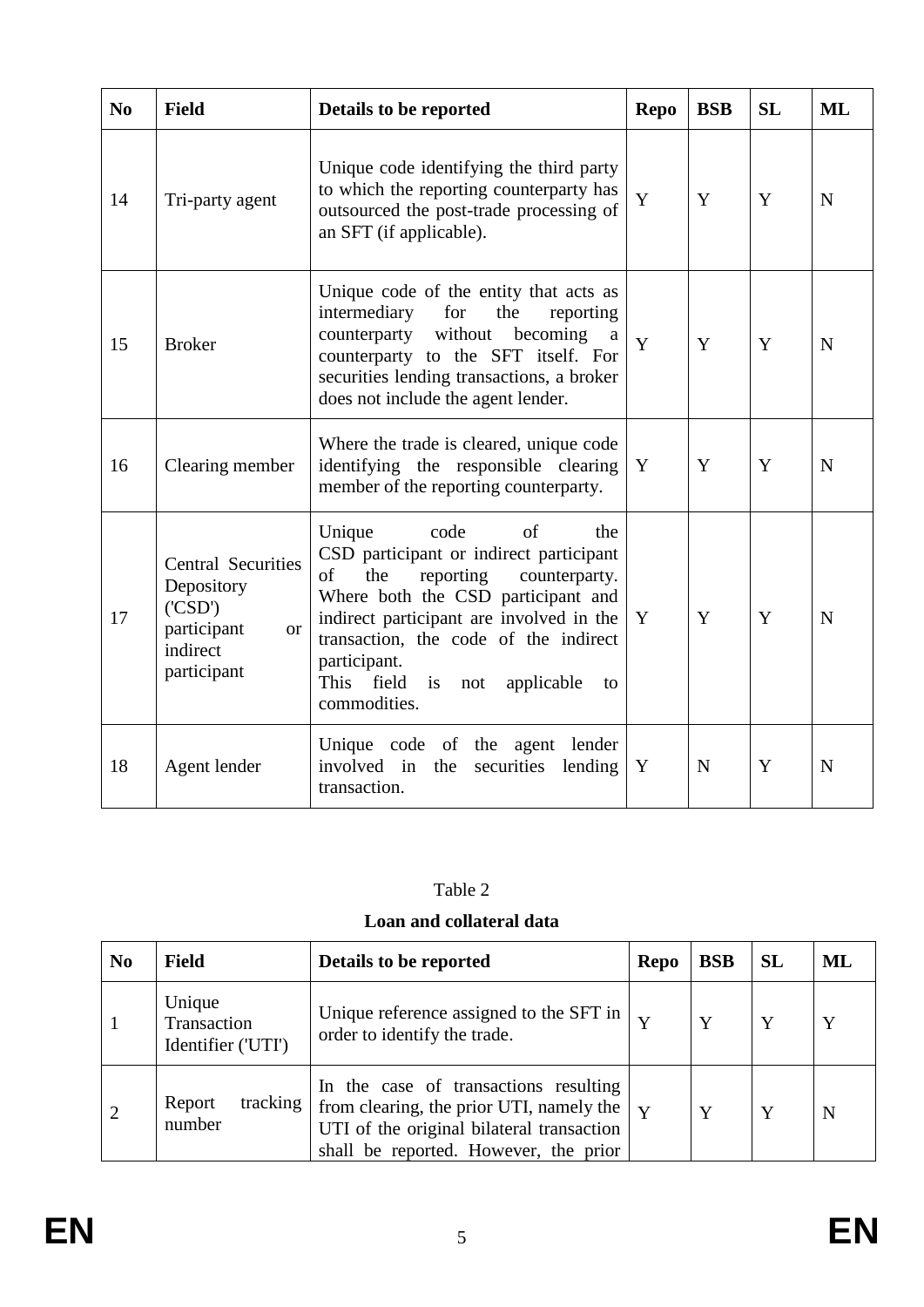| N <sub>0</sub> | <b>Field</b>             | Details to be reported                                                                                                                                                                                                                                                                                         | <b>Repo</b> | <b>BSB</b> | <b>SL</b> | ML |
|----------------|--------------------------|----------------------------------------------------------------------------------------------------------------------------------------------------------------------------------------------------------------------------------------------------------------------------------------------------------------|-------------|------------|-----------|----|
|                |                          | UTI is not required to be reported by<br>counterparties<br>that<br>are<br>central<br>counterparties ('CCP's') which have<br>cleared<br>SFT.<br>the<br>Where an SFT was executed on a<br>trading venue and cleared on the same<br>day, a number generated by the trading<br>venue and unique to that execution. |             |            |           |    |
| 3              | Event date               | Date on which the reportable event<br>relating to the SFT and captured by the<br>report took place. In the case of action<br>types "Valuation update", "Collateral<br>update", "Reuse update", "Margin<br>update", the date<br>for which the<br>information contained in the report is<br>provided.            | Y           | Y          | Y         | Y  |
| $\overline{4}$ | Type of SFT              | Type of SFT transaction as defined in<br>paragraphs $(7)$ to $(10)$ of Article 3 of<br>Regulation (EU) No 2365/2015.                                                                                                                                                                                           | Y           | Y          | Y         | Y  |
| 5              | Cleared                  | Indication of whether central clearing<br>has taken place.                                                                                                                                                                                                                                                     | Y           | Y          | Y         | N  |
| 6              | Clearing<br>timestamp    | Time and date when clearing took<br>place.                                                                                                                                                                                                                                                                     | Y           | Y          | Y         | N  |
| $\overline{7}$ | <b>CCP</b>               | Where a contract has been cleared, the<br>unique code for the CCP that has<br>cleared<br>the<br>contract.                                                                                                                                                                                                      | Y           | Y          | Y         | N  |
| 8              | Trading venue            | Unique code identifying the venue of<br>execution<br>the<br>of<br>SFT.<br>Where the SFT was concluded over the<br>counter and it is admitted to trading, the<br>'XOFF'.<br><b>MIC</b><br>code<br>Where the SFT was concluded over the<br>counter and it is not admitted to trading,<br>the MIC code 'XXXX'.    | Y           | Y          | Y         | N  |
| 9              | Master agreement<br>type | Reference to the master agreement type<br>under<br>which<br>the<br>counterparties<br>concluded a SFT.                                                                                                                                                                                                          | Y           | Y          | Y         | N  |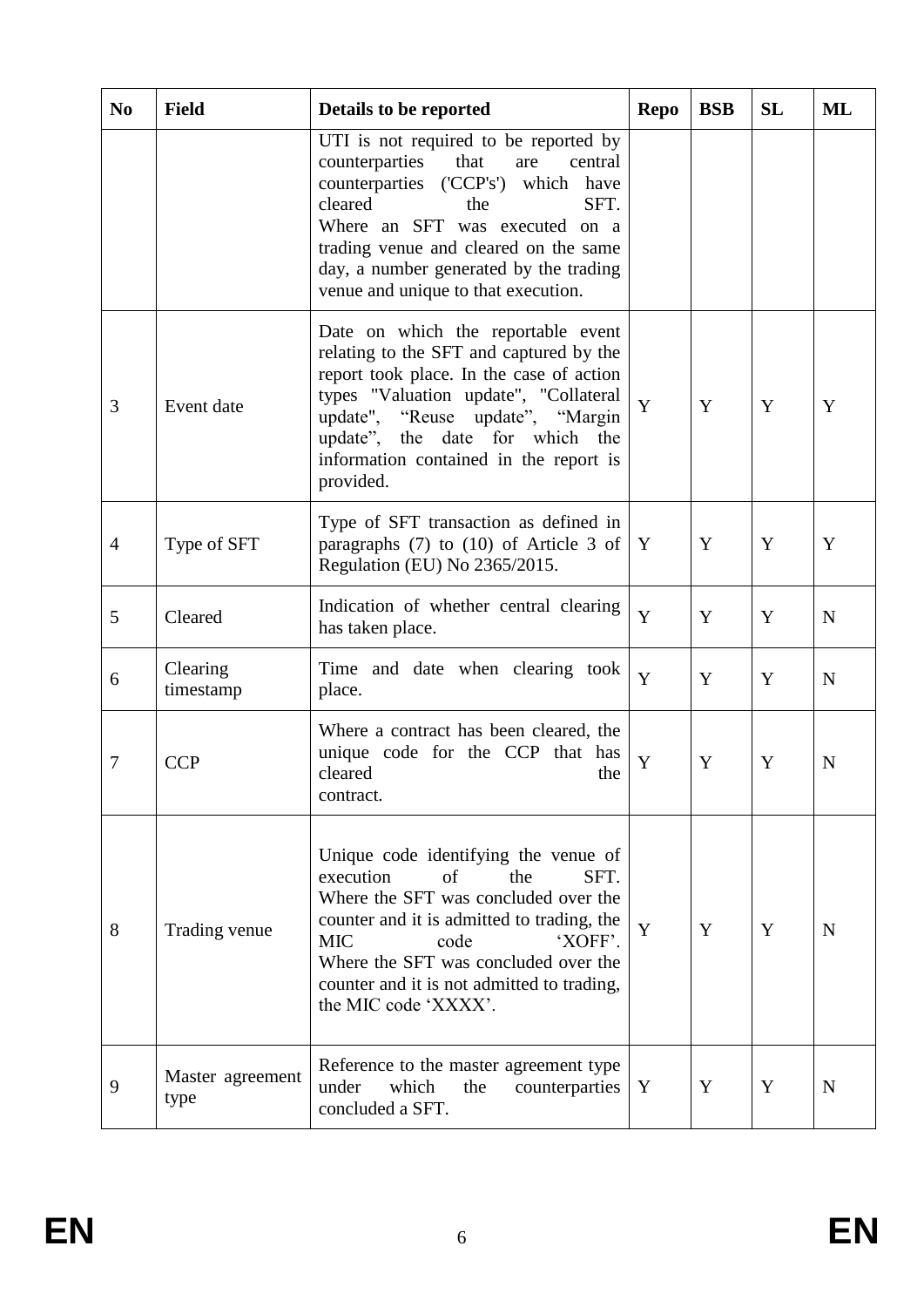| N <sub>0</sub> | <b>Field</b>                      | Details to be reported                                                                                                                                                                                                                                  | <b>Repo</b> | <b>BSB</b>  | SL | ML          |
|----------------|-----------------------------------|---------------------------------------------------------------------------------------------------------------------------------------------------------------------------------------------------------------------------------------------------------|-------------|-------------|----|-------------|
| 10             | Other<br>master<br>agreement type | Name of the master agreement. This<br>field shall only be completed where<br>"OTHR" is reported in field 9.                                                                                                                                             | Y           | Y           | Y  | N           |
| 11             | Master agreement<br>version       | Reference to the year of the master<br>agreement relevant to the reported trade,<br>if applicable.                                                                                                                                                      | Y           | Y           | Y  | N           |
| 12             | Execution<br>timestamp            | Date and time when the SFT was<br>executed.                                                                                                                                                                                                             | Y           | Y           | Y  | Y           |
| 13             | Value date (Start<br>date)        | Date contractually agreed between the<br>counterparties for the exchange of cash,<br>securities, or commodities<br>versus<br>collateral for the opening leg (spot leg)<br>of the SFT.                                                                   | Y           | Y           | Y  | N           |
| 14             | Maturity<br>date<br>(End date)    | Date contractually agreed between the<br>counterparties for the exchange of cash,<br>securities, or commodities<br>versus<br>collateral for the closing leg (forward<br>leg) of the SFT. This information shall<br>not be reported for open term repos. | Y           | Y           | Y  | N           |
| 15             | Termination date                  | Termination date in the case of a full<br>early termination of the SFT.                                                                                                                                                                                 | Y           | Y           | Y  | Y           |
| 16             | Minimum<br>notice period          | Minimum number of business days that<br>one of the counterparties has to inform<br>other counterparty of the<br>the<br>termination of the transaction.                                                                                                  | Y           | $\mathbf N$ | N  | $\mathbf N$ |
| 17             | Earliest call-back<br>date        | Earliest date that the cash lender has the<br>right to call back a portion of the funds<br>terminate<br><sub>or</sub><br>to<br>the transaction.                                                                                                         | Y           | N           | N  | N           |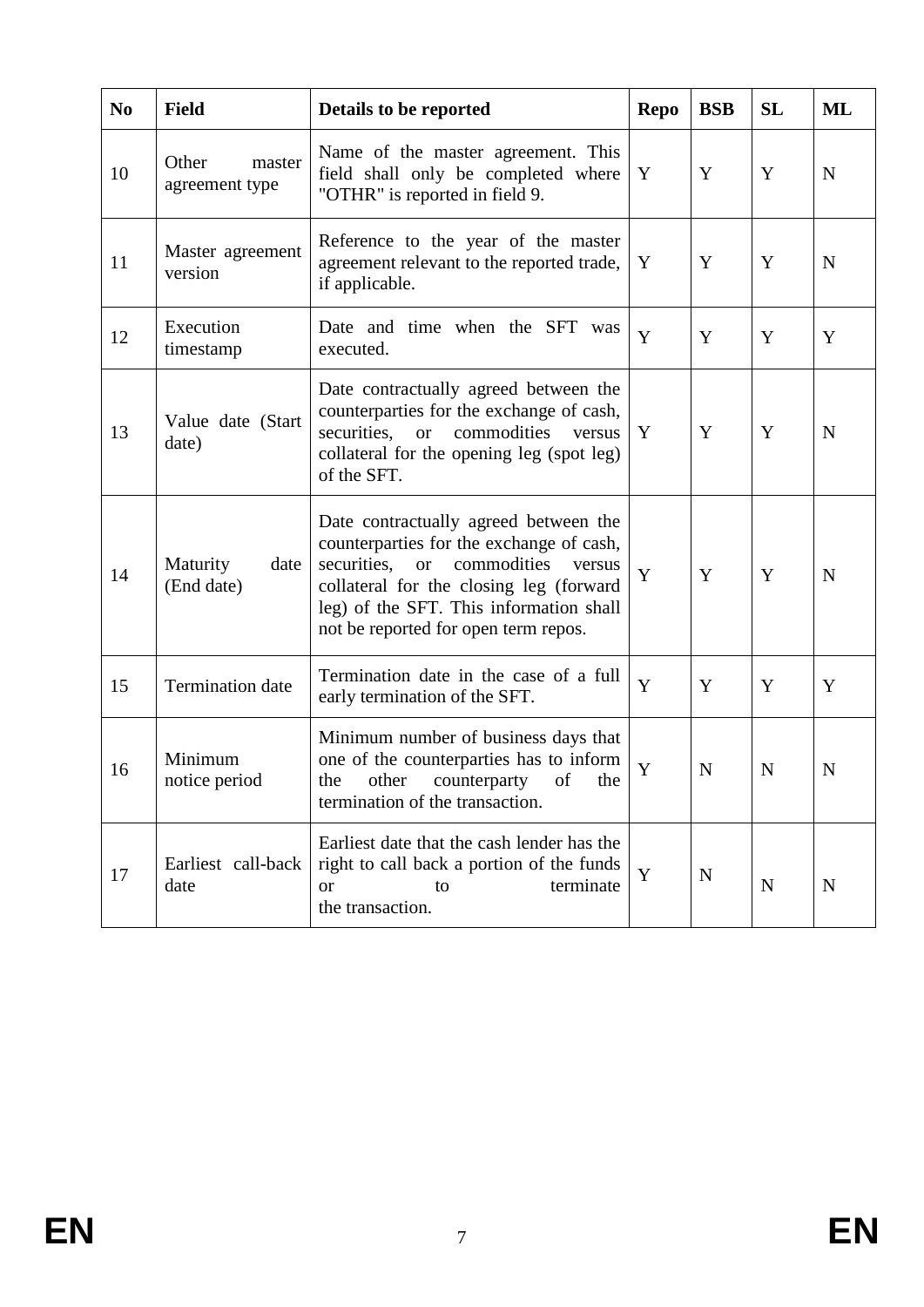| N <sub>0</sub> | <b>Field</b>                                           | Details to be reported                                                                                                                                                                                                                                                                                                                                                                                                                                                                                                                                                                                                                                                                                                                                                                                                                                                                                                                                                                                                                                                    | <b>Repo</b> | <b>BSB</b> | <b>SL</b> | ML          |
|----------------|--------------------------------------------------------|---------------------------------------------------------------------------------------------------------------------------------------------------------------------------------------------------------------------------------------------------------------------------------------------------------------------------------------------------------------------------------------------------------------------------------------------------------------------------------------------------------------------------------------------------------------------------------------------------------------------------------------------------------------------------------------------------------------------------------------------------------------------------------------------------------------------------------------------------------------------------------------------------------------------------------------------------------------------------------------------------------------------------------------------------------------------------|-------------|------------|-----------|-------------|
| 18             | General collateral<br>Indicator                        | Indication of whether the SFT is subject<br>to a general collateral arrangement. In<br>the case of a securities lending<br>transaction, the field refers to securities<br>provided as collateral, and not to the<br>security<br>provided<br>loan.<br>on<br>The code 'GENE' shall be specified for<br>an SFT which is subject to a general<br>collateral<br>arrangement. A general<br>collateral<br>arrangement<br>specifies<br>a<br>collateral arrangement for a transaction<br>in which the collateral giver may choose<br>the<br>security<br>to<br>be provided as collateral amongst a<br>relatively wide range of securities<br>satisfying<br>predefined<br>criteria.<br>The code 'SPEC' shall be specified for<br>an SFT which is subject to a specific<br>collateral<br>arrangement. A<br>specific<br>specifies<br>collateral<br>arrangement<br>a<br>collateral arrangement for a transaction<br>in which the collateral taker requests a<br>International<br>Securities<br>specific<br>Identification Number ('ISIN') to be<br>provided by the collateral provider. | Y           | Y          | Y         | $\mathbf N$ |
| 19             | Delivery<br><b>By</b><br>Value<br>('DBV')<br>indicator | Indication of whether the transaction<br>was settled using the DBV mechanism.                                                                                                                                                                                                                                                                                                                                                                                                                                                                                                                                                                                                                                                                                                                                                                                                                                                                                                                                                                                             | Y           | N          | Y         | N           |
| 20             | Method used to<br>provide collateral                   | Indication of whether the collateral in<br>the SFT is subject to a title transfer<br>collateral<br>security<br>arrangement,<br>$\mathbf{a}$<br>financial collateral arrangement, or a<br>security financial collateral arrangement<br>with<br>right<br>of<br>a<br>use.<br>Where more than one method was used<br>to provide collateral, the primary<br>collateral arrangement shall be specified<br>in this field.                                                                                                                                                                                                                                                                                                                                                                                                                                                                                                                                                                                                                                                        | Y           | N          | Y         | Y           |
| 21             | Open term                                              | Indication of whether the SFT is open<br>term (which has no fixed maturity date)<br>or fixed term with a contractually<br>agreed<br>maturity<br>date.<br>The code 'True' shall be specified for<br>open term SFTs, and the code 'False'<br>for fixed term SFTs.                                                                                                                                                                                                                                                                                                                                                                                                                                                                                                                                                                                                                                                                                                                                                                                                           | Y           | N          | Y         | N           |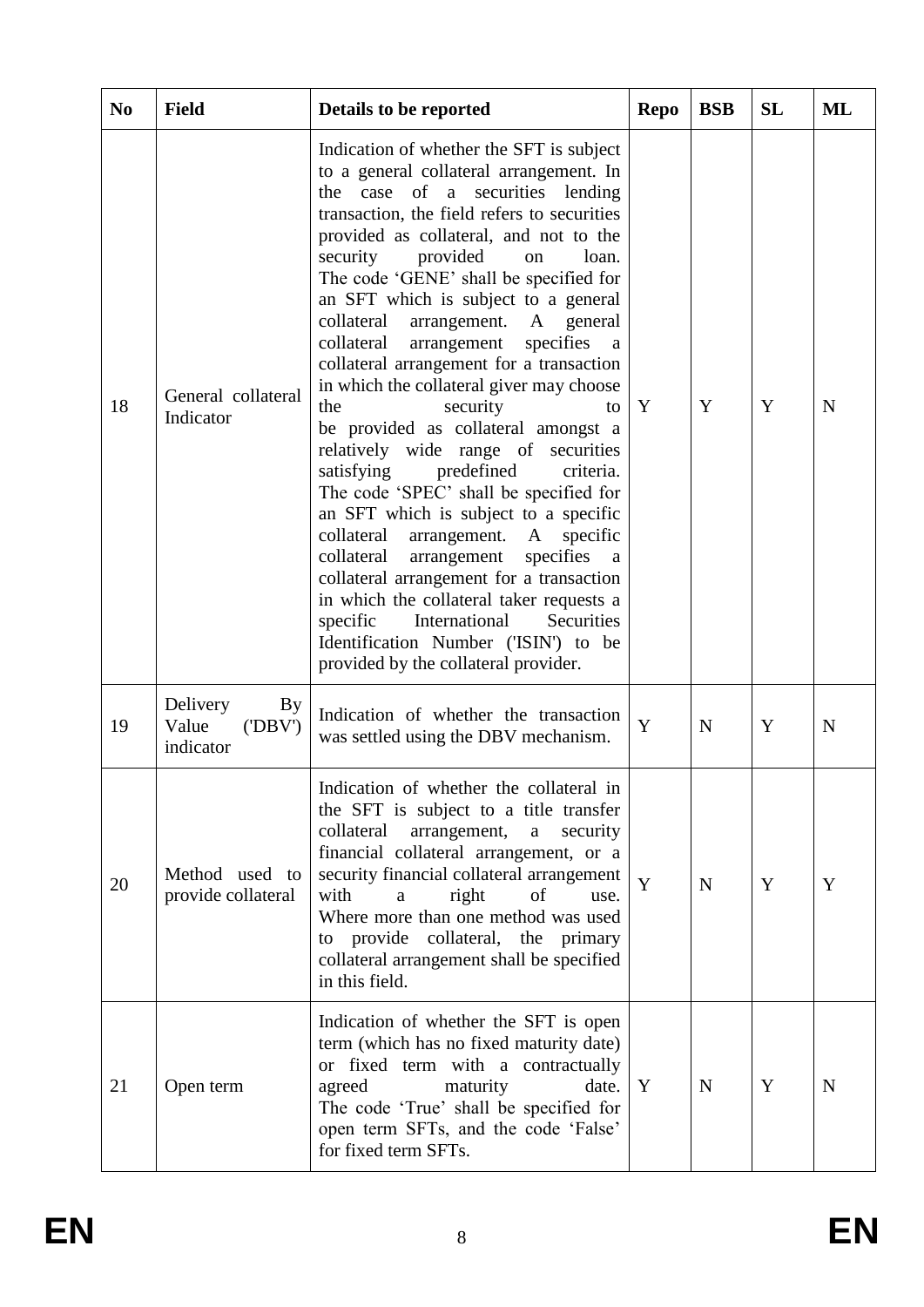| N <sub>0</sub> | <b>Field</b>                                                                                                                 | Details to be reported                                                                                                                                                                                                                                                                             | <b>Repo</b> | <b>BSB</b>  | <b>SL</b>   | ML          |  |  |  |
|----------------|------------------------------------------------------------------------------------------------------------------------------|----------------------------------------------------------------------------------------------------------------------------------------------------------------------------------------------------------------------------------------------------------------------------------------------------|-------------|-------------|-------------|-------------|--|--|--|
| 22             | Termination<br>optionality                                                                                                   | Indication of whether the SFT is an<br>evergreen or an extendable SFT.                                                                                                                                                                                                                             | Y           | $\mathbf N$ | Y           | $\mathbf N$ |  |  |  |
|                | In the case of margin lending, fields 23 to 34 shall be repeated and completed for each currency used<br>in the margin loan. |                                                                                                                                                                                                                                                                                                    |             |             |             |             |  |  |  |
| 23             | Fixed rate                                                                                                                   | In the case of repos, the annualised<br>interest rate on the principal amount of<br>the repurchase transaction in accordance<br>with the<br>day count conventions.<br>In the case of margin lending, the<br>annualised interest rate on the loan<br>value that the borrower pays to the<br>lender. | Y           | $\mathbf N$ | $\mathbf N$ | Y           |  |  |  |
| 24             | Day<br>count<br>convention                                                                                                   | Method of calculating the accrued<br>interest on the principal amount for a<br>rate.                                                                                                                                                                                                               | Y           | $\mathbf N$ | $\mathbf N$ | Y           |  |  |  |
| 25             | Floating rate                                                                                                                | Indication of the reference interest rate<br>used which is reset at predetermined<br>intervals by reference to a market<br>reference rate, if applicable.                                                                                                                                          | Y           | $\mathbf N$ | $\mathbf N$ | Y           |  |  |  |
| 26             | Floating<br>rate<br>reference period -<br>time period                                                                        | Time period describing the reference<br>period of the floating rate.                                                                                                                                                                                                                               | Y           | $\mathbf N$ | $\mathbf N$ | Y           |  |  |  |
| 27             | Floating<br>rate<br>reference period -<br>multiplier                                                                         | Multiplier for the time period describing<br>the reference period of the floating rate<br>specified in field 26.                                                                                                                                                                                   | Y           | $\mathbf N$ | $\mathbf N$ | $\mathbf Y$ |  |  |  |
| 28             | Floating<br>rate<br>payment<br>frequency -<br>time<br>period                                                                 | Time period describing the frequency of<br>payments subject to the floating rate.                                                                                                                                                                                                                  | Y           | $\mathbf N$ | $\mathbf N$ | $\mathbf Y$ |  |  |  |
| 29             | Floating<br>rate<br>payment<br>frequency<br>multiplier                                                                       | Multiplier for the time period describing<br>the payment frequency for the floating<br>rate specified in field 28.                                                                                                                                                                                 | Y           | N           | $\mathbf N$ | Y           |  |  |  |
| 30             | Floating rate reset<br>frequency - time<br>period                                                                            | Time period describing the frequency of<br>the floating rate resets.                                                                                                                                                                                                                               | $\mathbf Y$ | $\mathbf N$ | $\mathbf N$ | Y           |  |  |  |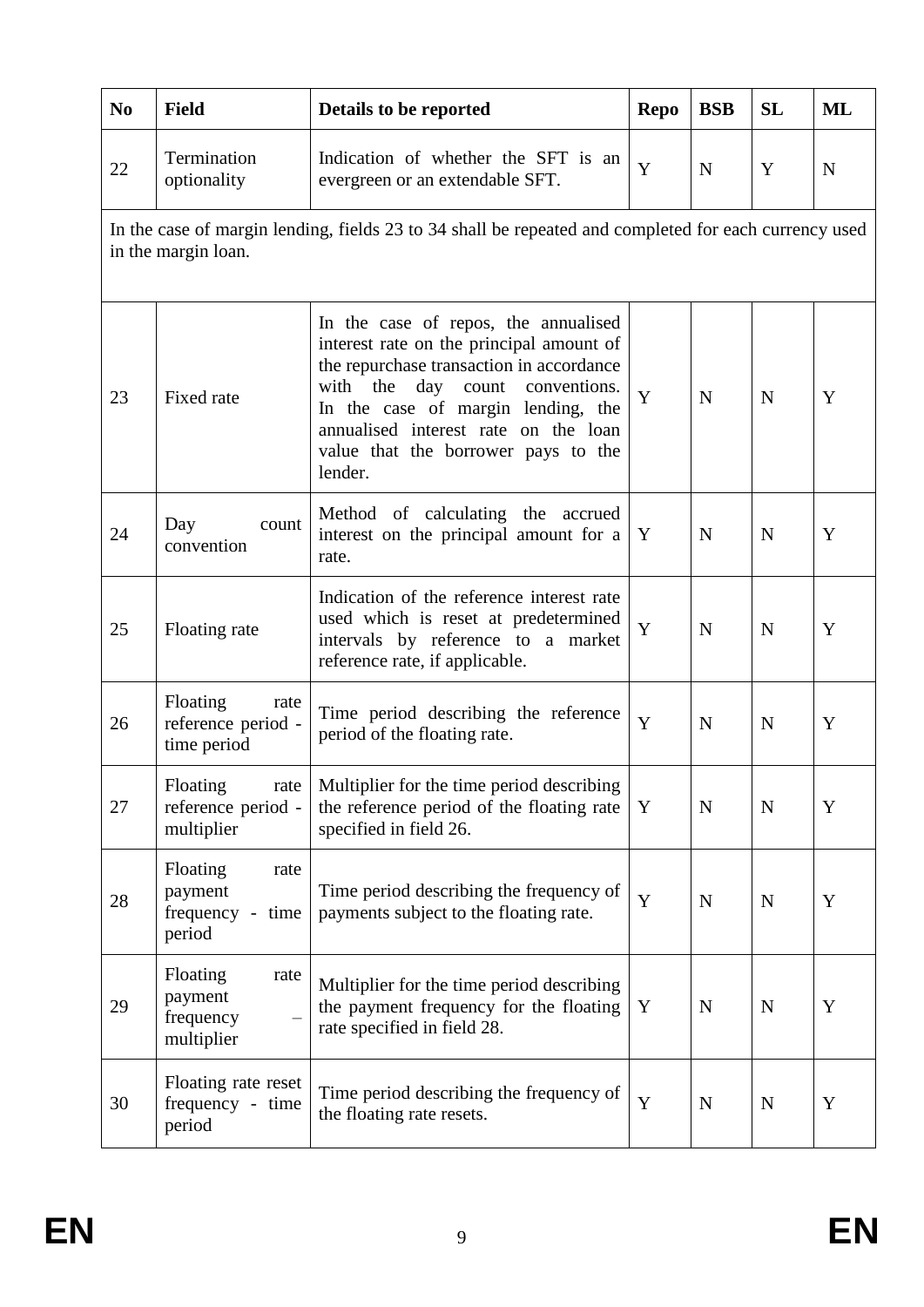| <b>Field</b>                                   | Details to be reported                                                                                                                                                                      | <b>Repo</b> | <b>BSB</b>  | <b>SL</b>                                                                           | <b>ML</b>   |
|------------------------------------------------|---------------------------------------------------------------------------------------------------------------------------------------------------------------------------------------------|-------------|-------------|-------------------------------------------------------------------------------------|-------------|
| Floating rate reset<br>frequency<br>multiplier | Multiplier for the time period describing<br>the frequency for the floating rate resets<br>specified in field 30.                                                                           | Y           | $\mathbf N$ | N                                                                                   | Y           |
| Spread                                         | Number of basis points to be added to<br>or subtracted from the floating interest<br>rate in order to determine the interest<br>rate of the loan.                                           | Y           | N           | N                                                                                   | Y           |
| Margin<br>lending<br>currency amount           | Amount of a margin loan in a given<br>currency.                                                                                                                                             | N           | N           | N                                                                                   | Y           |
| Margin<br>lending<br>currency                  | Currency of the margin loan.                                                                                                                                                                | N           | $\mathbf N$ | N                                                                                   | Y           |
|                                                |                                                                                                                                                                                             |             |             |                                                                                     |             |
| Adjusted rate                                  | Rate as determined by the rate schedule.                                                                                                                                                    | Y           | $\mathbf N$ | N                                                                                   | $\mathbf N$ |
| Rate date                                      | Date from which the rate is effective.                                                                                                                                                      | Y           | $\mathbf N$ | N                                                                                   | $\mathbf N$ |
| Principal amount<br>on the value date          | Cash value to be settled as of the value<br>date of the transaction.                                                                                                                        | Y           | Y           | N                                                                                   | $\mathbf N$ |
| Principal amount<br>on the<br>maturity<br>date | Cash value to be settled as of the<br>maturity date of the transaction.                                                                                                                     | Y           | Y           | N                                                                                   | $\mathbf N$ |
| Principal<br>amount<br>currency                | Currency of the principal amount.                                                                                                                                                           | Y           | Y           | N                                                                                   | $\mathbf N$ |
| Type of asset                                  | Indication of the type of asset that is the<br>subject of the SFT.                                                                                                                          | ${\bf N}$   | N           | Y                                                                                   | $\mathbf N$ |
| Security identifier                            | Identification of the security that is the<br>subject<br>the<br>SFT.<br>of<br>This field<br>applicable<br>is<br>not<br>to<br>commodities.                                                   | $\mathbf N$ | N           | Y                                                                                   | $\mathbf N$ |
| Classification of a<br>security                | <b>Classification of Financial Instruments</b><br>('CFI') code of the security that is the<br>subject<br>of<br>the<br>SFT.<br>field<br>This<br>is<br>applicable<br>not<br>to<br>commodities | N           | $\mathbf N$ | Y                                                                                   | N           |
|                                                |                                                                                                                                                                                             |             |             | Fields 35 and 36 shall be repeated and completed for each floating rate adjustment. |             |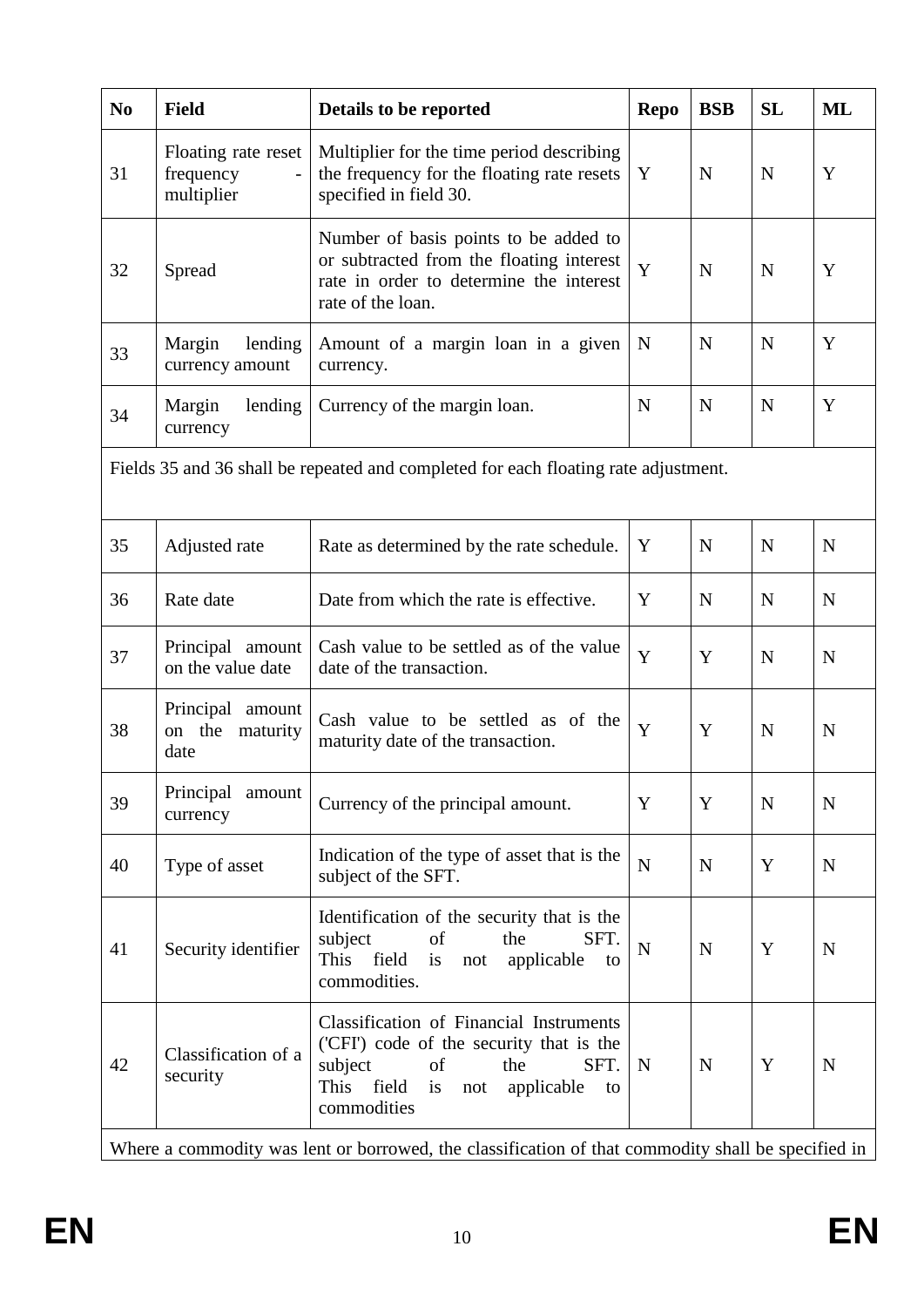| N <sub>0</sub> | <b>Field</b>                            | Details to be reported                                                                                                                                                                                                                                                                                                         | <b>Repo</b> | <b>BSB</b>  | <b>SL</b> | ML |
|----------------|-----------------------------------------|--------------------------------------------------------------------------------------------------------------------------------------------------------------------------------------------------------------------------------------------------------------------------------------------------------------------------------|-------------|-------------|-----------|----|
|                | fields 43, 44 and 45.                   |                                                                                                                                                                                                                                                                                                                                |             |             |           |    |
| 43             | Base product                            | Base product as specified in the<br>classification of commodities in Table 5<br>of Annex I of the [OP: insert reference<br>for C(2018)7658].                                                                                                                                                                                   | $\mathbf N$ | $\mathbf N$ | Y         | N  |
| 44             | Sub - product                           | Sub - product as specified in the<br>classification of commodities in Table 5<br>of Annex I of the [OP: insert reference<br>for<br>C(2018)<br>7658].<br>This field requires a specific base<br>product in field 43.                                                                                                            | ${\bf N}$   | $\mathbf N$ | Y         | N  |
| 45             | Further<br>sub<br>product               | Further sub product as specified in the<br>classification of commodities table.<br>This field requires a specific sub<br>product in field 44.                                                                                                                                                                                  | $\mathbf N$ | N           | Y         | N  |
| 46             | Quantity<br><b>or</b><br>nominal amount | Quantity or nominal amount of the<br>security or commodity subject of the<br>SFT.<br>In the case of a bond, the total nominal<br>amount which means the number of<br>bonds multiplied by their face value.<br>In the case of other securities or<br>commodities, their quantity.                                               | N           | $\mathbf N$ | Y         | N  |
| 47             | Unit of measure                         | Unit of measure in which the quantity is<br>expressed. This field is applicable to  <br>commodities.                                                                                                                                                                                                                           | $\mathbf N$ | $\mathbf N$ | Y         | N  |
| 48             | of<br>Currency<br>nominal amount        | In the case where the nominal amount is<br>reported, the currency of the nominal<br>amount.                                                                                                                                                                                                                                    | $\mathbf N$ | $\mathbf N$ | Y         | N  |
| 49             | Security<br>or<br>commodity price       | securities<br>the<br>of<br>In<br>case<br>and<br>commodities lending and borrowing,<br>the price of the security or commodity<br>used to calculate the loan value.<br>In the case of a buy-sell back, the price<br>of the security or commodity used to<br>calculate the trade amount for the spot<br>leg of the buy-sell back. | $\mathbf N$ | Y           | Y         | N  |
| 50             | Price currency                          | Currency in which the security or<br>commodity price is denominated.                                                                                                                                                                                                                                                           | ${\bf N}$   | $\mathbf N$ | Y         | N  |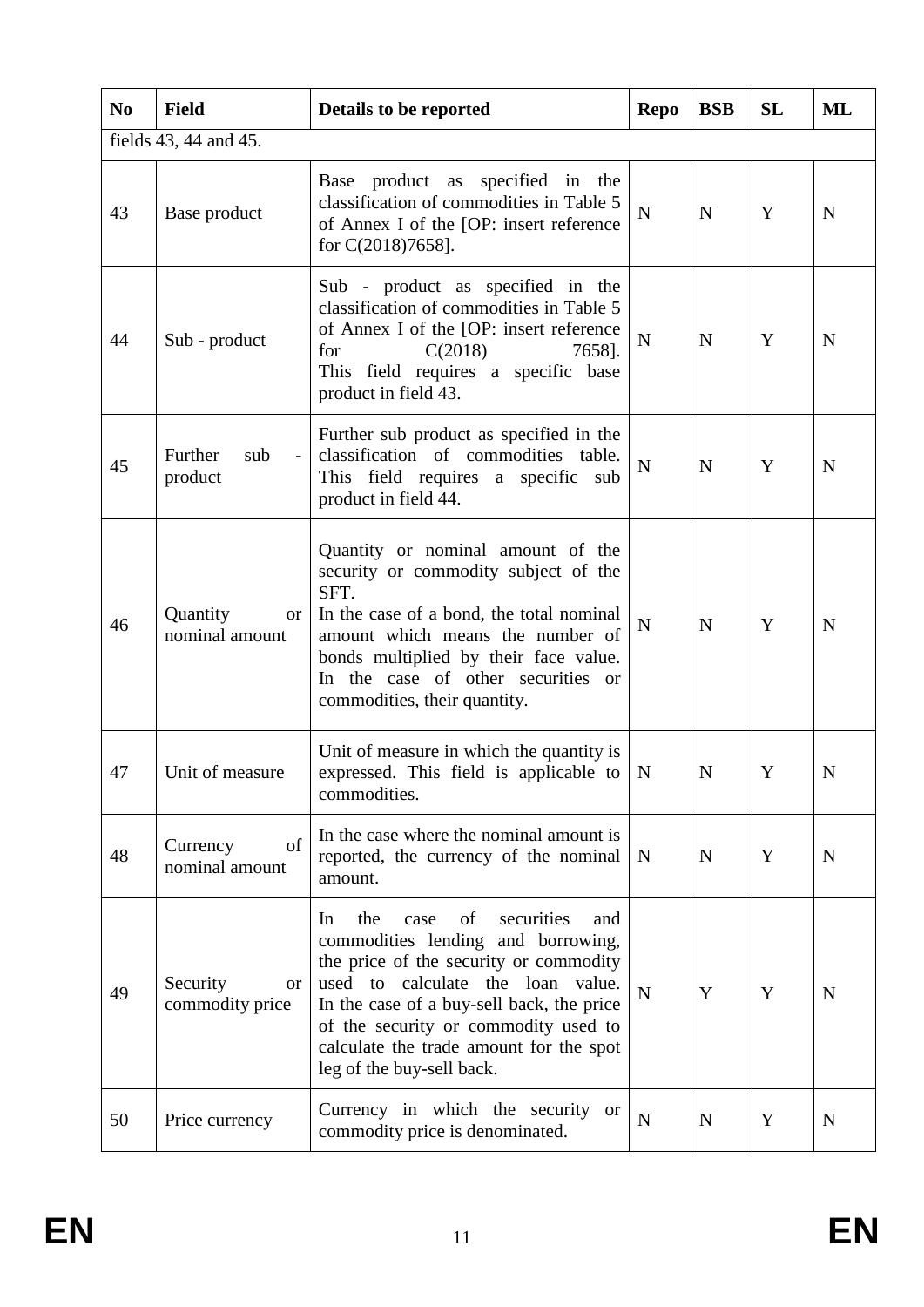| N <sub>0</sub> | <b>Field</b>                  | Details to be reported                                                                                                                                                                                                                                                                                                                                                             | <b>Repo</b>    | <b>BSB</b>  | <b>SL</b> | ML          |
|----------------|-------------------------------|------------------------------------------------------------------------------------------------------------------------------------------------------------------------------------------------------------------------------------------------------------------------------------------------------------------------------------------------------------------------------------|----------------|-------------|-----------|-------------|
| 51             | Security quality              | Code that classifies the credit risk of the<br>security.                                                                                                                                                                                                                                                                                                                           | $\mathbf N$    | N           | Y         | N           |
| 52             | Maturity of the<br>security   | Maturity<br>of<br>the<br>security.<br>This field<br>applicable<br>is<br>not<br>to<br>commodities.                                                                                                                                                                                                                                                                                  | N              | $\mathbf N$ | Y         | N           |
| 53             | Jurisdiction of the<br>issuer | Jurisdiction of the issuer of the security.<br>In case of securities issued by a foreign<br>subsidiary, the jurisdiction of the<br>ultimate parent company or, if not<br>the jurisdiction<br>known,<br>of<br>the<br>subsidiary.<br>This field is<br>not applicable<br>to<br>commodities.                                                                                           | $\overline{N}$ | $\mathbf N$ | Y         | N           |
| 54             | LEI of the issuer             | LEI of the issuer of the security.<br>This<br>field is not applicable<br>to<br>commodities.                                                                                                                                                                                                                                                                                        | $\mathbf N$    | $\mathbf N$ | Y         | $\mathbf N$ |
| 55             | Security type                 | Code that classifies the type of the<br>security.                                                                                                                                                                                                                                                                                                                                  | $\mathbf N$    | $\mathbf N$ | Y         | N           |
| 56             | Loan value                    | Loan value, namely the quantity or<br>nominal amount of the loan multiplied<br>by the price contained in field 49.                                                                                                                                                                                                                                                                 | $\mathbf N$    | N           | Y         | N           |
| 57             | Market value                  | Market value of<br>the securities<br><sub>or</sub><br>commodities on loan or borrowed.                                                                                                                                                                                                                                                                                             | $\mathbf N$    | $\mathbf N$ | Y         | N           |
| 58             | Fixed rebate rate             | Fixed interest rate (rate agreed to be<br>paid by the lender for the reinvestment<br>of the cash collateral minus any lending<br>fee) paid by the lender of the security or<br>commodity to the borrower (positive<br>rebate rate) or by the borrower to the<br>lender (negative rebate rate) on the<br>balance of the provided cash collateral.                                   | $\mathbf N$    | $\mathbf N$ | Y         | N           |
| 59             | Floating<br>rebate<br>rate    | Indication of the reference interest rate<br>used to calculate the rebate rate (rate<br>agreed to be paid by the lender for the<br>reinvestment of the cash collateral<br>minus any lending fee) paid by the<br>lender of the security or commodity to<br>the borrower (positive rebate rate) or by<br>the borrower to the lender (negative)<br>rebate rate) on the balance of the | N              | $\mathbf N$ | Y         | N           |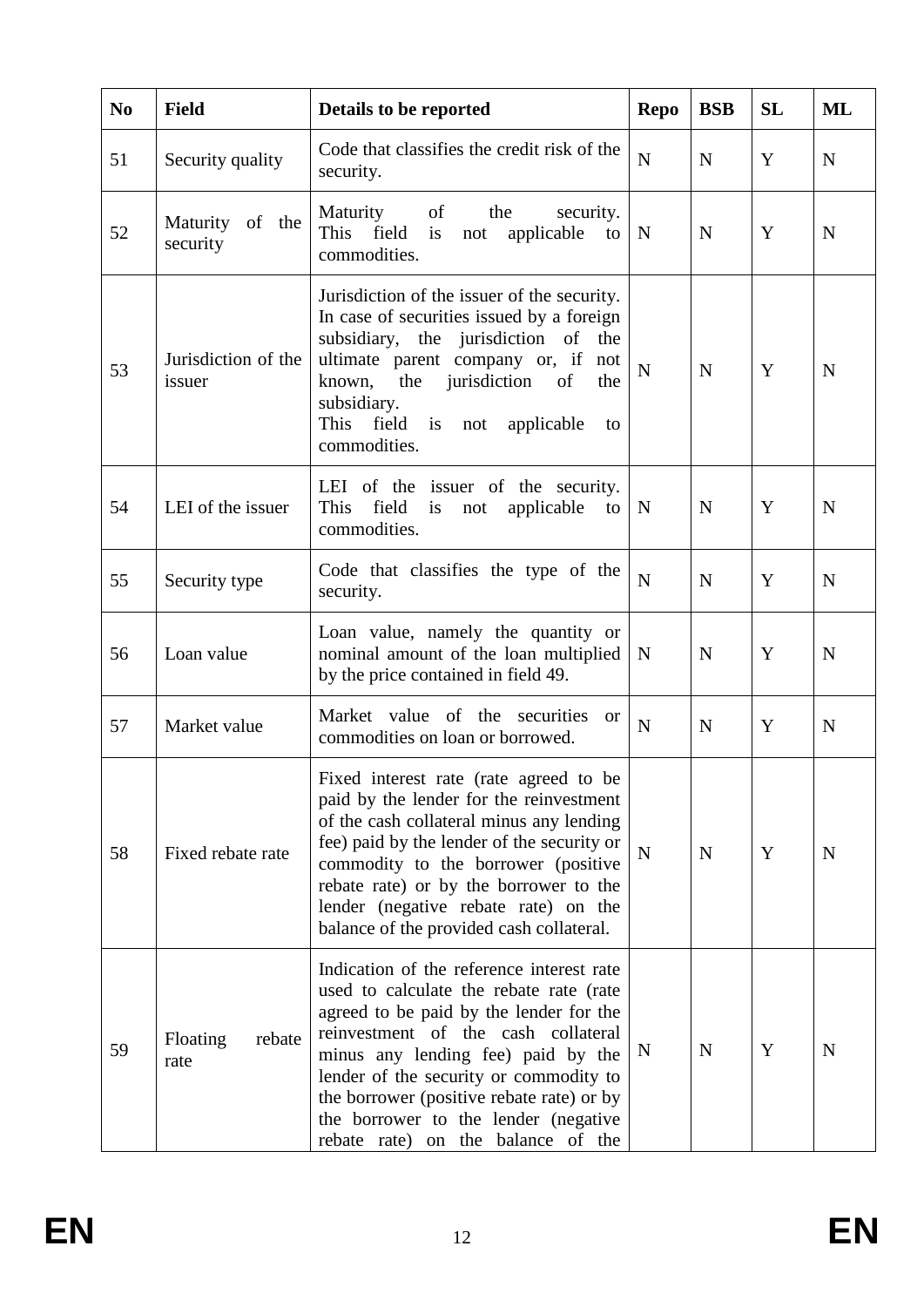| N <sub>0</sub> | <b>Field</b>                                                                          | Details to be reported                                                                                                    | <b>Repo</b> | <b>BSB</b> | <b>SL</b> | ML          |
|----------------|---------------------------------------------------------------------------------------|---------------------------------------------------------------------------------------------------------------------------|-------------|------------|-----------|-------------|
|                |                                                                                       | provided cash collateral.                                                                                                 |             |            |           |             |
|                |                                                                                       |                                                                                                                           |             |            |           |             |
|                |                                                                                       |                                                                                                                           |             |            |           |             |
|                |                                                                                       |                                                                                                                           |             |            |           |             |
| 60             | Floating<br>rebate<br>reference<br>rate<br>period<br>time<br>$\overline{a}$<br>period | Time period describing the reference<br>period of the floating rebate rate.                                               | $\mathbf N$ | N          | Y         | N           |
| 61             | Floating<br>rebate<br>reference<br>rate<br>period - multiplier                        | Multiplier for the time period describing<br>the reference period for the floating<br>rebate rate specified in field 60.  | N           | N          | Y         | $\mathbf N$ |
| 62             | Floating<br>rebate<br>rate<br>payment<br>frequency - time<br>period                   | Time period describing the frequency of<br>the payments for the floating rebate<br>rate.                                  | $\mathbf N$ | N          | Y         | N           |
| 63             | Floating<br>rebate<br>rate<br>payment<br>frequency<br>multiplier                      | Multiplier for the time period describing<br>the payment frequency for the floating<br>rebate rate specified in field 62. | N           | N          | Y         | N           |
| 64             | Floating<br>rebate<br>rate<br>reset<br>frequency - time<br>period                     | Time period describing the frequency of<br>the<br>floating<br>rebate<br>rate<br>resets.                                   | N           | N          | Y         | N           |
| 65             | rebate<br>Floating<br>rate<br>reset<br>frequency<br>multiplier                        | Multiplier for the time period describing<br>the frequency of the floating rebate rate<br>reset specified in field 64.    | N           | N          | Y         | N           |
| 66             | Spread<br>of<br>the<br>rebate rate                                                    | Spread for the floating rebate rate<br>expressed in basis points.                                                         | $\mathbf N$ | N          | Y         | N           |
| 67             | Lending fee                                                                           | Fee that the borrower of the security or<br>commodity pays to the lender.                                                 | $\mathbf N$ | N          | Y         | N           |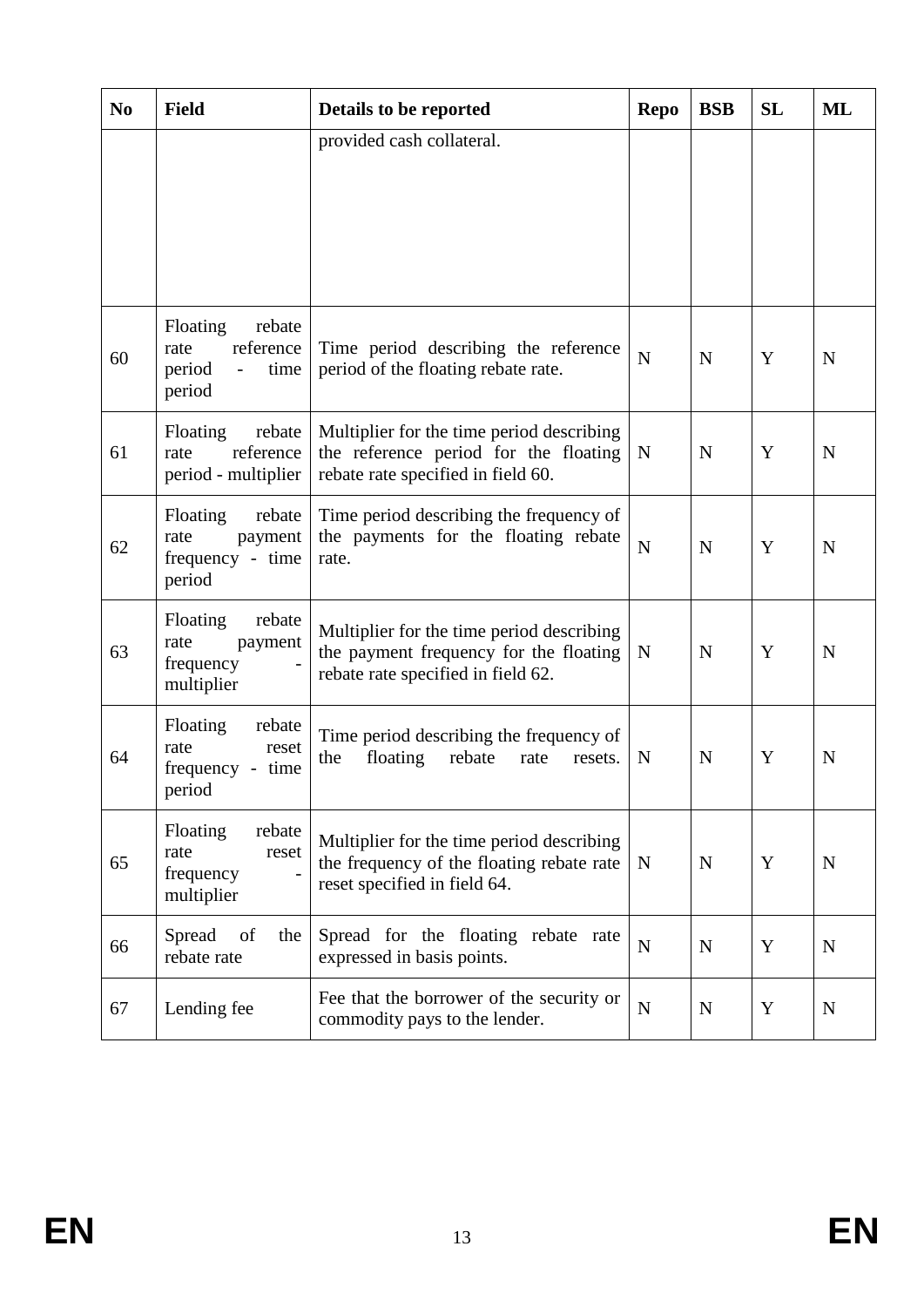| N <sub>0</sub> | <b>Field</b>                                              | Details to be reported                                                                                                                                                                                                                         | <b>Repo</b> | <b>BSB</b>  | <b>SL</b>   | ML          |  |
|----------------|-----------------------------------------------------------|------------------------------------------------------------------------------------------------------------------------------------------------------------------------------------------------------------------------------------------------|-------------|-------------|-------------|-------------|--|
| 68             | Exclusive<br>arrangements                                 | In the case of securities borrowing and<br>lending, an indication of whether the<br>borrower has exclusive<br>access<br>to<br>borrow from the lender's securities<br>portfolio.<br>This<br>field<br>is<br>not applicable<br>to<br>commodities. | N           | N           | Y           | N           |  |
| 69             | Outstanding<br>margin loan                                | Total amount of margin loans, in the<br>base currency.                                                                                                                                                                                         | $\mathbf N$ | $\mathbf N$ | $\mathbf N$ | Y           |  |
| 70             | Base currency of<br>outstanding<br>margin loan            | Base currency of outstanding margin<br>loans.                                                                                                                                                                                                  | $\mathbf N$ | N           | $\mathbf N$ | Y           |  |
| 71             | Short<br>market<br>value                                  | Market value of the short position, in<br>the base currency.                                                                                                                                                                                   | $\mathbf N$ | $\mathbf N$ | $\mathbf N$ | Y           |  |
|                | Collateral data                                           |                                                                                                                                                                                                                                                |             |             |             |             |  |
| 72             | Uncollateralised<br>Securities<br>Lending<br>(SL)<br>flag | Indication of whether the SL transaction<br>is<br>uncollateralised.<br>This field shall not be used when the<br>counterparties agree to collateralise the<br>trade but the specific allocation of<br>collateral is not yet known.              | $\mathbf N$ | $\mathbf N$ | Y           | N           |  |
| 73             | Collateralisation<br>of net exposure                      | Indication of whether the collateral has<br>been provided for a net exposure, rather<br>than for a single transaction.                                                                                                                         | Y           | Y           | Y           | $\mathbf N$ |  |
| 74             | Value date of the<br>collateral                           | Where trades have been collateralised<br>on a net exposure basis, the latest value<br>date contained in the netting set of<br>SFTs, taking into consideration all of<br>the transactions for which the collateral<br>was provided.             | $\mathbf Y$ | Y           | Y           | N           |  |
|                | component of the collateral, where applicable.            | Where specific collateral was used, fields 75 to 94 shall be repeated and completed for each                                                                                                                                                   |             |             |             |             |  |
| 75             | Type of collateral<br>component                           | Indication of the type of collateral<br>component.                                                                                                                                                                                             | Y           | Y           | Y           | Y           |  |
|                |                                                           | Where cash was used as collateral, this shall be specified in fields 76 and 77.                                                                                                                                                                |             |             |             |             |  |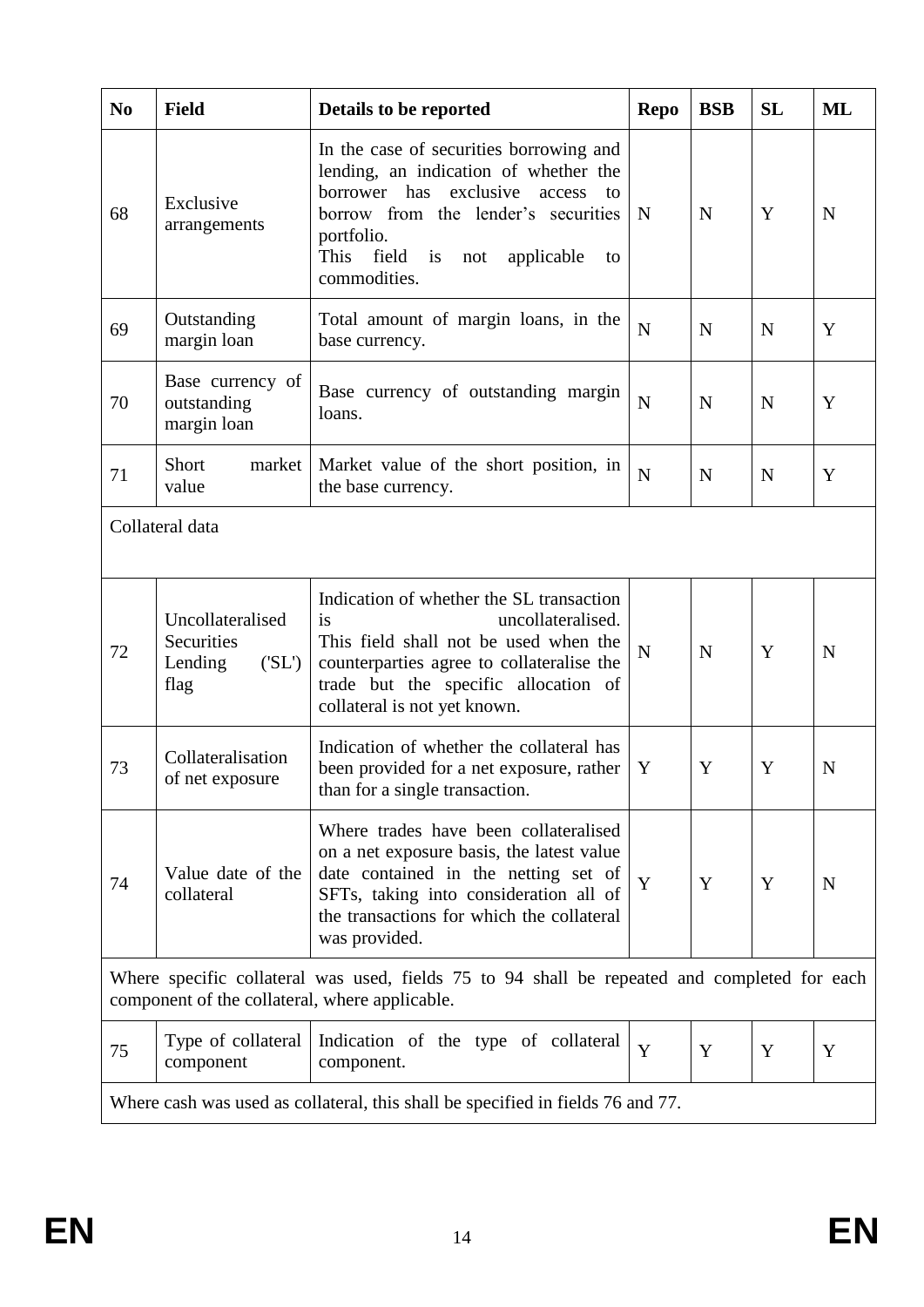| N <sub>0</sub> | <b>Field</b>                                          | Details to be reported                                                                                                                                                                                                                                                                            | <b>Repo</b> | <b>BSB</b> | <b>SL</b> | ML          |
|----------------|-------------------------------------------------------|---------------------------------------------------------------------------------------------------------------------------------------------------------------------------------------------------------------------------------------------------------------------------------------------------|-------------|------------|-----------|-------------|
| 76             | collateral<br>Cash<br>amount                          | Amount of funds provided as collateral<br>for the borrowing of securities or<br>commodities.                                                                                                                                                                                                      | Y           | Y          | Y         | $\mathbf N$ |
| 77             | collateral<br>Cash<br>currency                        | Currency of the cash collateral.                                                                                                                                                                                                                                                                  | Y           | Y          | Y         | $\mathbf N$ |
| 78             | Identification of a<br>security used as<br>collateral | Identification of the security used as<br>collateral.<br>This<br>field<br>is<br>not<br>applicable<br>to<br>commodities.                                                                                                                                                                           | Y           | Y          | Y         | Y           |
| 79             | Classification of a<br>security used as<br>collateral | CFI code of the security used<br>as<br>collateral.<br>This field<br>$\mathbf{i}$ s<br>applicable<br>not<br>to<br>commodities.                                                                                                                                                                     | Y           | Y          | Y         | Y           |
|                | fields 80, 81 and 82.                                 | Where a commodity was used as collateral, the classification of that commodity shall be specified in                                                                                                                                                                                              |             |            |           |             |
| 80             | Base product                                          | Base product as specified in the<br>classification of commodities in Table 5<br>of Annex I of the [OP: insert reference<br>for $C(2018)7658$ ].                                                                                                                                                   | Y           | Y          | Y         | $\mathbf N$ |
| 81             | Sub - product                                         | Sub - product as specified in the<br>classification of commodities in Table 5<br>of Annex I of the [OP: insert reference]<br>for<br>$C(2018)7658$ ].<br>This field requires a specific base<br>product in field 80.                                                                               | Y           | Y          | Y         | N           |
| 82             | Further<br>sub<br>$\overline{\phantom{a}}$<br>product | Further sub - product as specified in the<br>classification of commodities in Table 5<br>of Annex I of the [OP: insert reference]<br>$C(2018)7658$ ].<br>for<br>This field requires a specific sub -<br>product in field 81.                                                                      | Y           | Y          | Y         | N           |
| 83             | Collateral<br>quantity<br><b>or</b><br>nominal amount | Quantity or nominal amount of the<br>security<br>commodity<br>used<br><b>or</b><br>as<br>collateral.<br>In the case of a bond, the total nominal<br>amount which means the number of<br>bonds multiplied by the face value.<br>In the case of other securities or<br>commodities, their quantity. | Y           | Y          | Y         | Y           |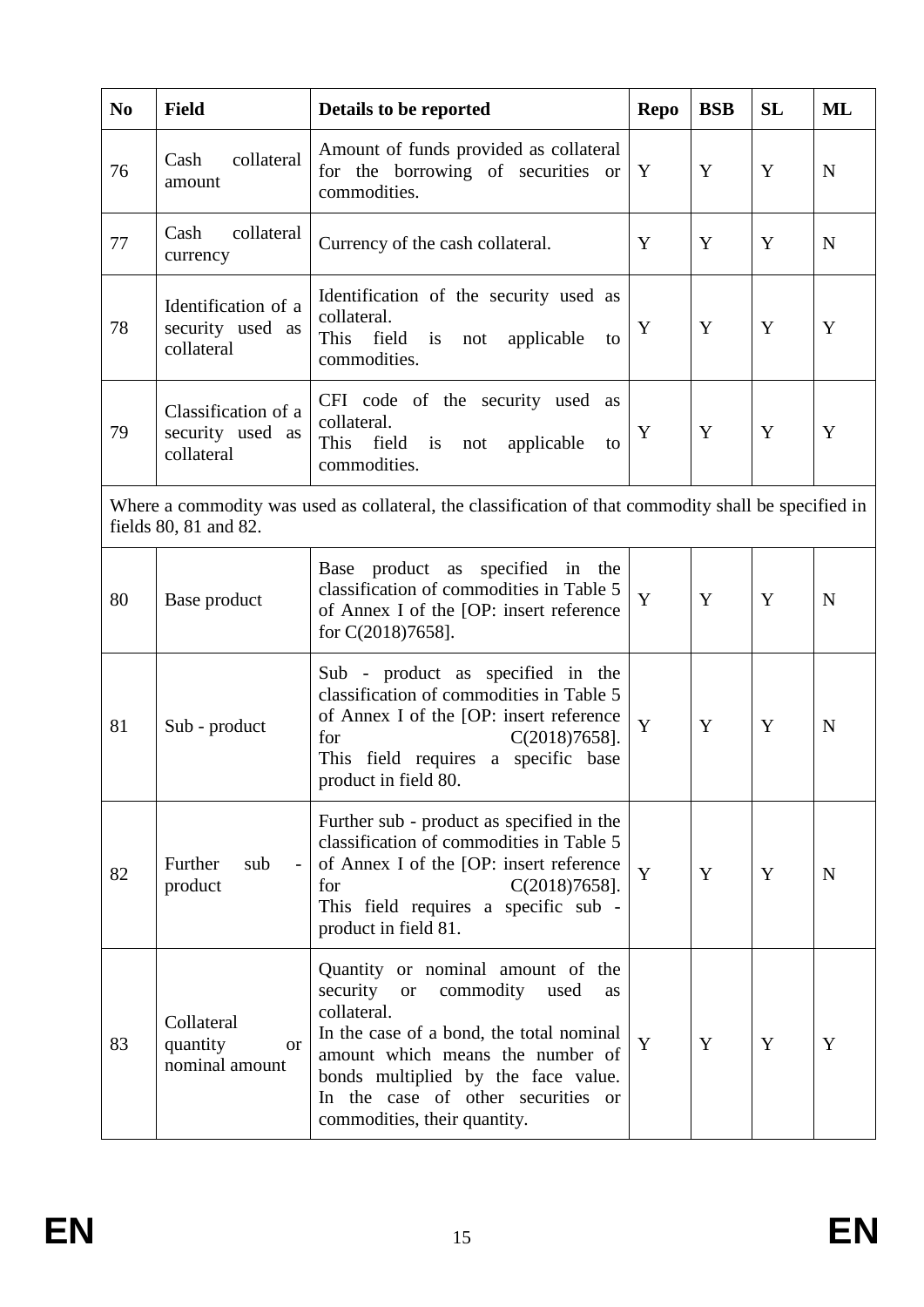| N <sub>0</sub> | <b>Field</b>                                   | Details to be reported                                                                                                                                                                                                                                                                                                                                                                                                                                                                                                                                                                                                                                                                                                                                                                                                                                                                                                                                                     | <b>Repo</b> | <b>BSB</b> | <b>SL</b> | ML |
|----------------|------------------------------------------------|----------------------------------------------------------------------------------------------------------------------------------------------------------------------------------------------------------------------------------------------------------------------------------------------------------------------------------------------------------------------------------------------------------------------------------------------------------------------------------------------------------------------------------------------------------------------------------------------------------------------------------------------------------------------------------------------------------------------------------------------------------------------------------------------------------------------------------------------------------------------------------------------------------------------------------------------------------------------------|-------------|------------|-----------|----|
| 84             | Collateral unit of<br>measure                  | Unit of measure in which the collateral<br>quantity is specified. This field is<br>applicable to commodities.                                                                                                                                                                                                                                                                                                                                                                                                                                                                                                                                                                                                                                                                                                                                                                                                                                                              | Y           | Y          | Y         | N  |
| 85             | Currency<br>of<br>collateral nominal<br>amount | In the case where the collateral nominal<br>amount is reported, the currency of the<br>nominal amount.                                                                                                                                                                                                                                                                                                                                                                                                                                                                                                                                                                                                                                                                                                                                                                                                                                                                     | Y           | Y          | Y         | Y  |
| 86             | Price currency                                 | Currency of the price of the collateral<br>component.                                                                                                                                                                                                                                                                                                                                                                                                                                                                                                                                                                                                                                                                                                                                                                                                                                                                                                                      | Y           | Y          | Y         | Y  |
| 87             | Price per unit                                 | Price per unit in respect of the collateral<br>component, including accrued interest<br>for interest-bearing securities used to<br>value the security or commodity.                                                                                                                                                                                                                                                                                                                                                                                                                                                                                                                                                                                                                                                                                                                                                                                                        | Y           | Y          | Y         | Y  |
| 88             | Collateral market<br>value                     | Market value of the individual collateral<br>component expressed in price currency.                                                                                                                                                                                                                                                                                                                                                                                                                                                                                                                                                                                                                                                                                                                                                                                                                                                                                        | Y           | Y          | Y         | Y  |
| 89             | Haircut or margin                              | For repos and buy-sell backs, any<br>collateral haircut shall be specified by<br>reference to any risk control measure<br>applied to the underlying collateral, at<br>ISIN level, whereby the value of that<br>underlying collateral is calculated as the<br>market value of the assets reduced by a<br>certain<br>percentage.<br>For securities lending, the percentage of<br>any collateral haircut shall be specified<br>by reference to any risk control measure<br>applied to the underlying collateral,<br>either at ISIN<br>or portfolio-level,<br>whereby the value of that underlying<br>collateral is calculated as the market<br>value of the assets reduced by a certain<br>percentage.<br>For margin lending, the percentage of<br>the margin requirement applied to the<br>entire collateral portfolio held in a<br>client's prime brokerage<br>account.<br>Actual values, as opposed to estimated<br>or default values shall be specified in<br>this field. | Y           | Y          | Y         | Y  |
| 90             | Collateral quality                             | Code that classifies the risk of the<br>security used as collateral.                                                                                                                                                                                                                                                                                                                                                                                                                                                                                                                                                                                                                                                                                                                                                                                                                                                                                                       | Y           | Y          | Y         | Y  |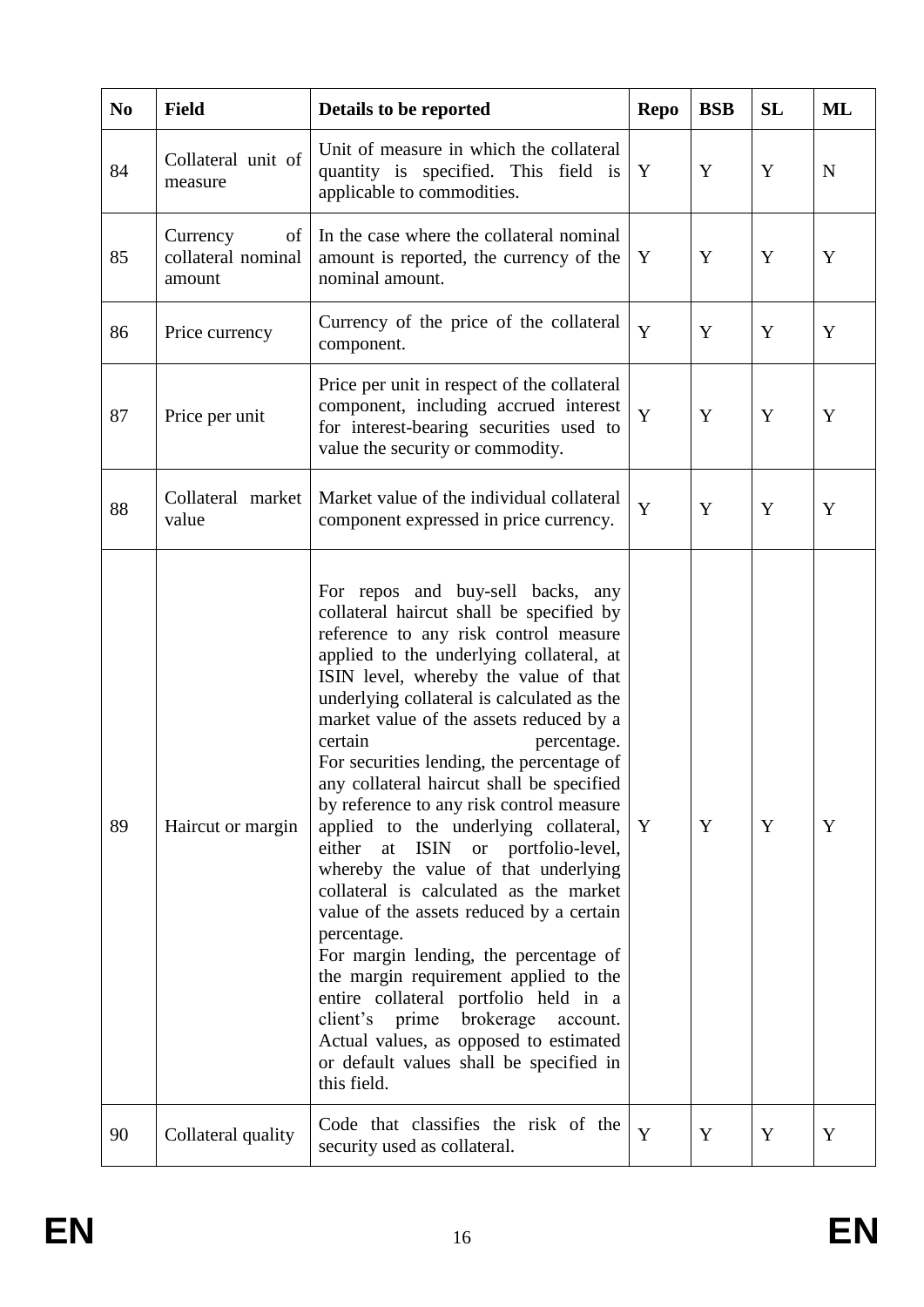| N <sub>0</sub> | <b>Field</b>                            | Details to be reported                                                                                                                                                                                                                                                                                                                                                                                                                          | <b>Repo</b>  | <b>BSB</b> | <b>SL</b> | ML          |
|----------------|-----------------------------------------|-------------------------------------------------------------------------------------------------------------------------------------------------------------------------------------------------------------------------------------------------------------------------------------------------------------------------------------------------------------------------------------------------------------------------------------------------|--------------|------------|-----------|-------------|
| 91             | Maturity date of<br>the security        | Maturity date of the security used as<br>collateral.<br>This field<br>is<br>not<br>applicable<br>to<br>commodities.                                                                                                                                                                                                                                                                                                                             | Y            | Y          | Y         | Y           |
| 92             | Jurisdiction of the<br>issuer           | Jurisdiction of the issuer of the security<br>used as collateral. In case of securities<br>issued by a foreign subsidiary, the<br>jurisdiction of the ultimate parent<br>company shall be reported or, if not<br>known,<br>the jurisdiction<br>of<br>the<br>subsidiary.<br>This field<br>is<br>applicable<br>not<br>to<br>commodities                                                                                                           | $\mathbf{Y}$ | Y          | Y         | Y           |
| 93             | LEI of the issuer                       | LEI of the issuer of the security used as<br>collateral.<br>This<br>field<br>is<br>not<br>applicable<br>to<br>commodities.                                                                                                                                                                                                                                                                                                                      | Y            | Y          | Y         | Y           |
| 94             | Collateral type                         | Code that classifies the type of the<br>security used as collateral.                                                                                                                                                                                                                                                                                                                                                                            |              |            |           |             |
| 95             | Availability<br>for<br>collateral reuse | Indication of whether the collateral<br>taker can reuse the securities provided<br>as a collateral.                                                                                                                                                                                                                                                                                                                                             | Y            | Y          | Y         | Y           |
| available.     |                                         | Field 96 shall be specified in the case where a collateral basket was used. The detailed allocation of<br>collateral for SFTs transacted against a collateral pool shall be specified in fields 75 to 94 when                                                                                                                                                                                                                                   |              |            |           |             |
| 96             | Collateral<br>basket<br>identifier      | Where the collateral basket can be<br>identified with an ISIN, the ISIN of the<br>collateral<br>basket.<br>Where the collateral basket cannot be<br>identified with an ISIN, this field shall<br>be completed with the code 'NTAV'.                                                                                                                                                                                                             | Y            | Y          | Y         | $\mathbf N$ |
| 97             | Portfolio code                          | Where the transaction is cleared and is<br>included in a portfolio of transactions<br>for which margins are exchanged, the<br>portfolio shall be identified by a unique<br>code determined by the reporting<br>counterparty.<br>Where the portfolio of transactions also<br>includes derivative contracts reportable<br>under Regulation (EU) No 648/2012,<br>the portfolio code shall be the same as<br>that reported under Regulation (EU) No | Y            | Y          | Y         | N           |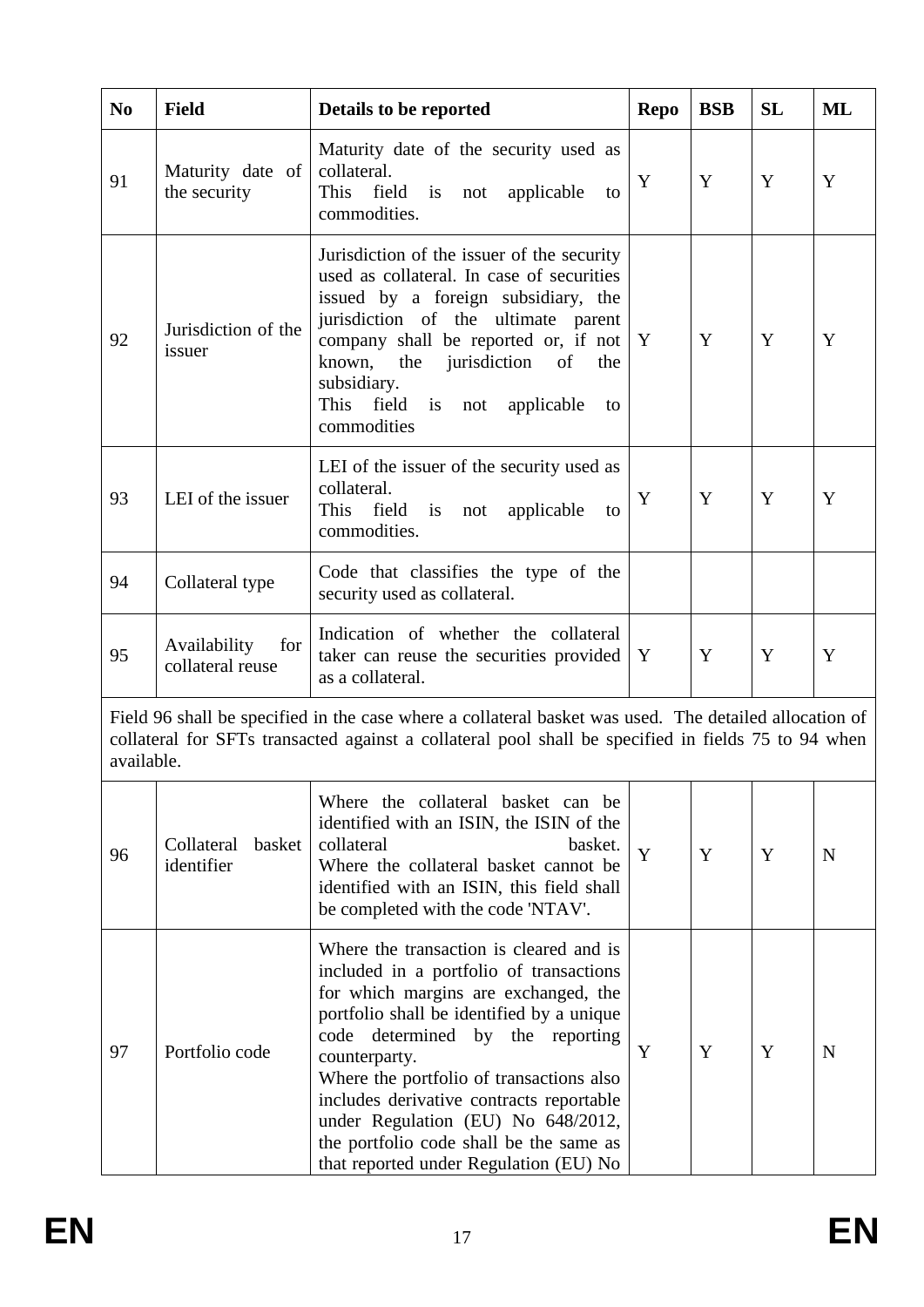| N <sub>0</sub> | <b>Field</b> | Details to be reported                                                                                                                                                                                                                                                                                                                                                                                                                                                                                                                                                                                                                                                                                                                                                                                                                                                                                                                                                                                                                                                                                                                                                                                                                                                                                                                                                                                                                                                       | <b>Repo</b> | <b>BSB</b> | SL | ML |
|----------------|--------------|------------------------------------------------------------------------------------------------------------------------------------------------------------------------------------------------------------------------------------------------------------------------------------------------------------------------------------------------------------------------------------------------------------------------------------------------------------------------------------------------------------------------------------------------------------------------------------------------------------------------------------------------------------------------------------------------------------------------------------------------------------------------------------------------------------------------------------------------------------------------------------------------------------------------------------------------------------------------------------------------------------------------------------------------------------------------------------------------------------------------------------------------------------------------------------------------------------------------------------------------------------------------------------------------------------------------------------------------------------------------------------------------------------------------------------------------------------------------------|-------------|------------|----|----|
|                |              | 648/2012.                                                                                                                                                                                                                                                                                                                                                                                                                                                                                                                                                                                                                                                                                                                                                                                                                                                                                                                                                                                                                                                                                                                                                                                                                                                                                                                                                                                                                                                                    |             |            |    |    |
| 98             | Action type  | The report shall contain one of the<br>following<br>action<br>types:<br>(a) a SFT reported for the first time<br>identified<br>'New'<br>shall<br>be<br>as<br>(b) a modification of a previously<br>reported SFT shall be identified as<br>'Modification'. This includes an update<br>to a previous report showing a position<br>in order to reflect new trades included<br>position;<br>that<br>in<br>(c) a valuation of the security or<br>commodity subject to a securities or<br>commodities lending transaction shall<br>be identified as 'Valuation Update';<br>(d) a modification of the details of<br>collateral data, including its valuation,<br>shall<br>identified as 'Collateral<br>be<br>update';<br>(e) a cancellation of a wrongly<br>submitted entire report where the SFT<br>never came into existence or was not<br>subject to SFT reporting requirements<br>but which was reported to a trade<br>repository by mistake shall be identified<br>'Error';<br>as<br>(f) a correction of data fields that were<br>submitted wrongly in a previous report<br>shall be identified as 'Correction';<br>(g) a termination of an open term SFT<br>or an early termination of a fixed term<br>identified<br><b>SFT</b><br>shall<br>be<br><b>as</b><br>'Termination/Early<br>termination';<br>(h) a SFT that is to be reported as a new<br>trade and also included in a separate<br>position report on the same day shall be<br>identified as a 'Position component'. | Y           | Y          | Y  | Y  |
| 99             | Level        | Indication of whether the report is done<br>trade<br>position<br>level.<br>at<br><b>or</b><br>Position level reporting can be used<br>only as a supplement to trade level<br>reporting to report post-trade events and<br>only if the individual trades in fungible<br>products have been replaced by the<br>position.                                                                                                                                                                                                                                                                                                                                                                                                                                                                                                                                                                                                                                                                                                                                                                                                                                                                                                                                                                                                                                                                                                                                                       | Y           | Y          | Y  | N  |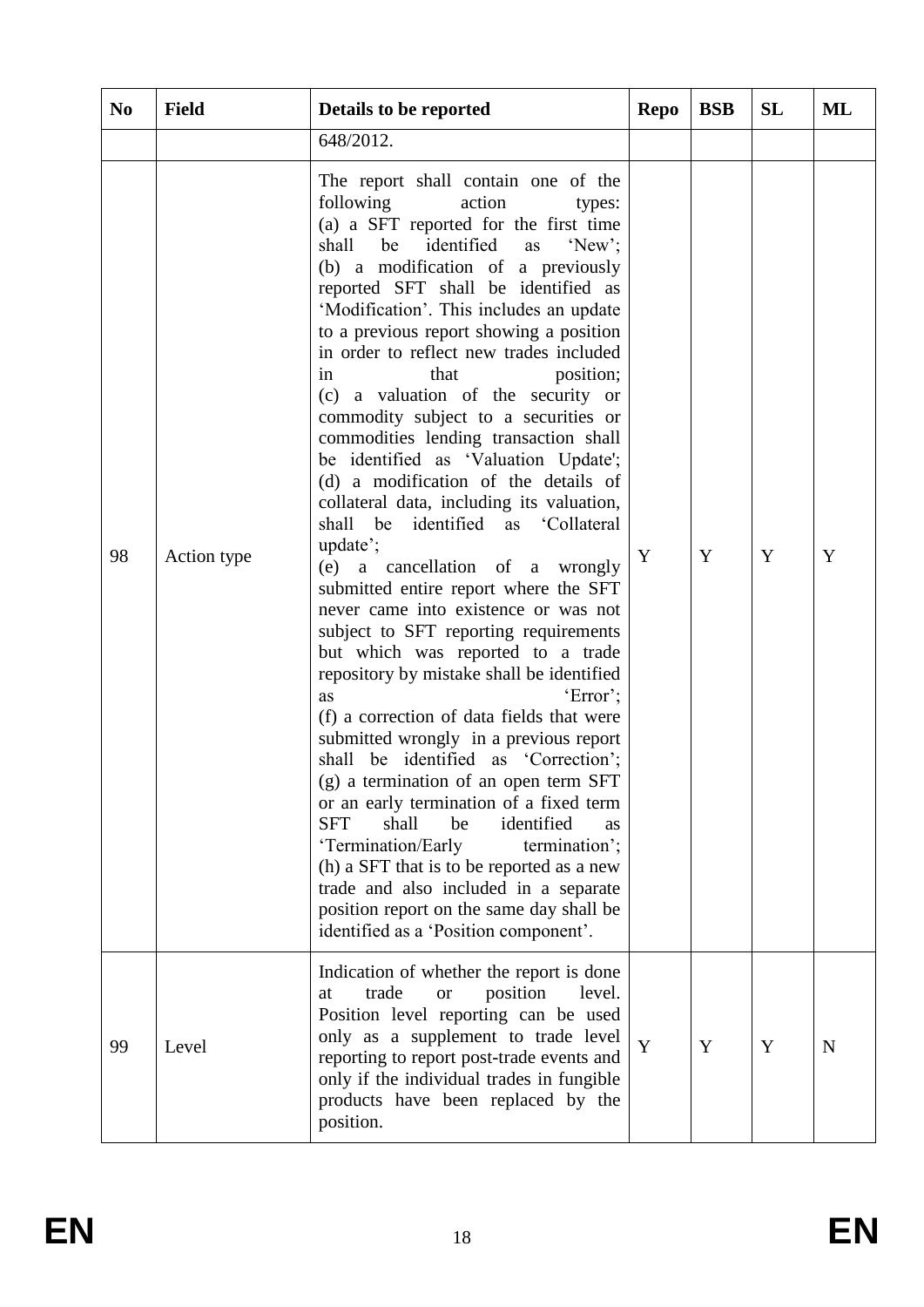## Table 3

## **Margin data**

| N <sub>0</sub> | <b>Field</b>                         | Details to be reported                                                                                                                                                                                                                                                                                                                                                                                                                                                                                                                                                                                                                                                                                                                                                                                                                                                      | <b>Repo</b> | <b>BSB</b> | <b>SL</b> | ML          |
|----------------|--------------------------------------|-----------------------------------------------------------------------------------------------------------------------------------------------------------------------------------------------------------------------------------------------------------------------------------------------------------------------------------------------------------------------------------------------------------------------------------------------------------------------------------------------------------------------------------------------------------------------------------------------------------------------------------------------------------------------------------------------------------------------------------------------------------------------------------------------------------------------------------------------------------------------------|-------------|------------|-----------|-------------|
| $\mathbf{1}$   | Reporting<br>timestamp               | Date and time of submission of the<br>report to the trade repository.                                                                                                                                                                                                                                                                                                                                                                                                                                                                                                                                                                                                                                                                                                                                                                                                       | Y           | Y          | Y         | $\mathbf N$ |
| $\overline{2}$ | Event date                           | Date on which the reportable event<br>relating to the SFT and captured by the<br>report took place. In the case of action<br>types "Valuation update", "Collateral<br>update", "Reuse update", "Margin<br>update", the date for which the<br>information contained in the report is<br>provided.                                                                                                                                                                                                                                                                                                                                                                                                                                                                                                                                                                            | Y           | Y          | Y         | $\mathbf N$ |
| 3              | Report submitting<br>entity          | Unique code identifying the entity<br>which submits the report. In the case<br>where the submission of the report has<br>been delegated to a third party or to the<br>other counterparty, the unique code<br>identifying that entity.                                                                                                                                                                                                                                                                                                                                                                                                                                                                                                                                                                                                                                       | Y           | Y          | Y         | N           |
| $\overline{4}$ | Reporting<br>Counterparty            | Unique code identifying the reporting<br>counterparty.                                                                                                                                                                                                                                                                                                                                                                                                                                                                                                                                                                                                                                                                                                                                                                                                                      | Y           | Y          | Y         | $\mathbf N$ |
| 5              | Entity responsible<br>for the report | Where a financial counterparty is<br>responsible for reporting on behalf of<br>the other counterparty in accordance<br>with Article $4(3)$ of Regulation (EU) No<br>2365/2015, the unique code identifying<br>financial<br>that<br>counterparty.<br>Where a management company is<br>responsible for reporting on behalf of an<br>Undertaking for Collective Investment<br>in Transferable Securities (UCITS) in<br>accordance<br>with<br>Article<br>4(3)<br>of <sub>1</sub><br>Regulation (EU) No 2365/2015, the<br>unique<br>code<br>identifying<br>that<br>management<br>company.<br>Where an Alternative Investment Fund<br>Manager (AIFM) is responsible for<br>reporting on behalf of an Alternative<br>Investment Fund (AIF) in accordance<br>with Article $4(3)$ of Regulation (EU)<br>unique<br>N <sub>o</sub><br>2365/2015, the<br>code<br>identifying that AIFM. | Y           | Y          | Y         | Y           |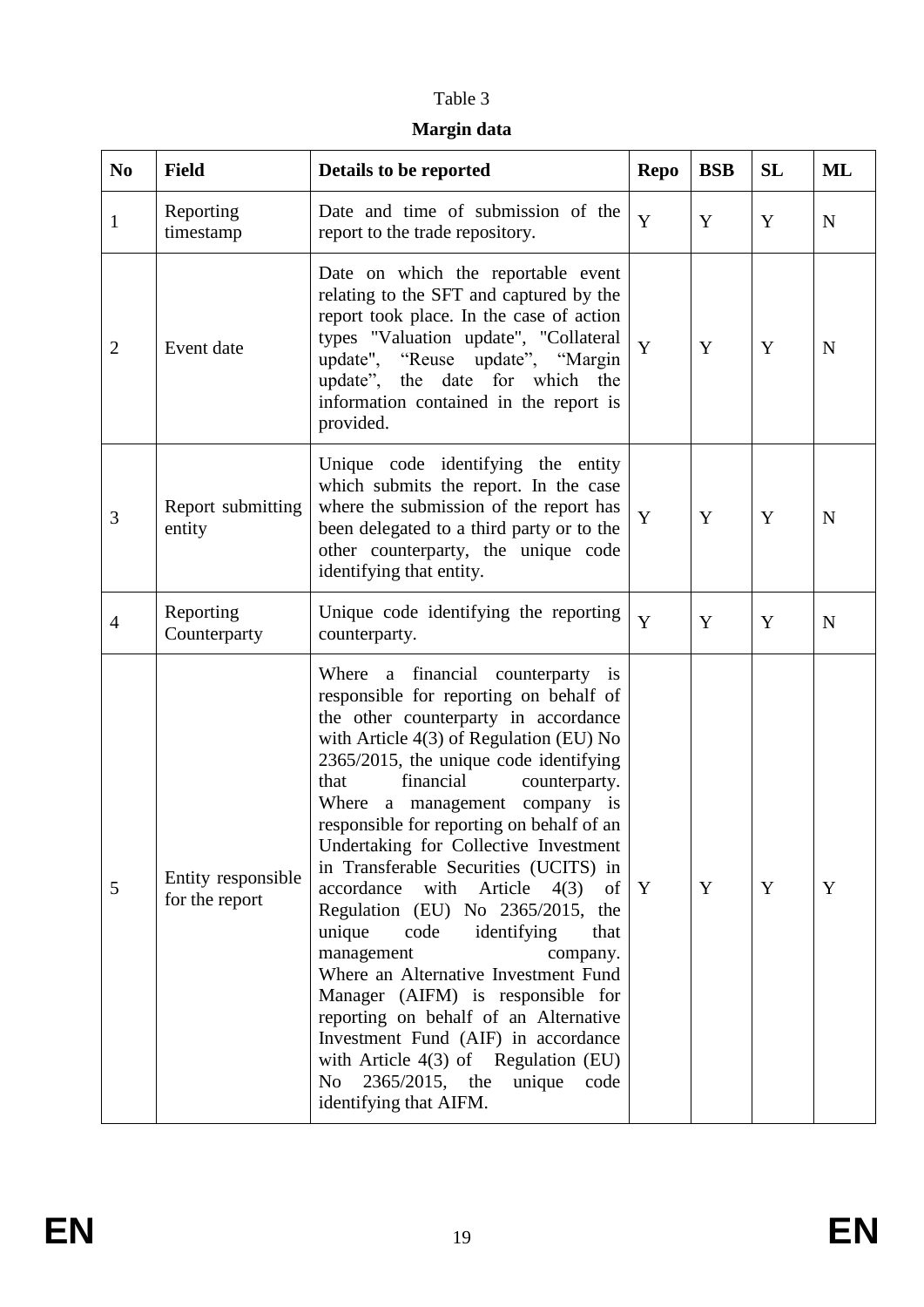| N <sub>0</sub> | <b>Field</b>                                        | Details to be reported                                                                                                                                                                                                                                                                                                                                                                                     | <b>Repo</b> | <b>BSB</b> | <b>SL</b> | ML          |
|----------------|-----------------------------------------------------|------------------------------------------------------------------------------------------------------------------------------------------------------------------------------------------------------------------------------------------------------------------------------------------------------------------------------------------------------------------------------------------------------------|-------------|------------|-----------|-------------|
| 6              | Other<br>counterparty                               | Unique code identifying the entity with<br>reporting<br>counterparty<br>whom<br>the<br>concluded the SFT                                                                                                                                                                                                                                                                                                   | Y           | Y          | Y         | N           |
| $\tau$         | Portfolio code                                      | The portfolio of transactions for which<br>exchanged<br>margins<br>shall<br>are<br>be<br>identified by a unique code determined<br>the<br>reporting<br>by<br>counterparty.<br>Where the portfolio of transactions also<br>includes derivative contracts reportable<br>under Regulation (EU) No 648/2012,<br>the portfolio code shall be the same as<br>that reported under Regulation (EU) No<br>648/2012. | Y           | Y          | Y         | N           |
| 8              | Initial<br>margin<br>posted                         | Value of the initial margin posted by the<br>reporting counterparty to the other<br>counterparty.<br>Where the initial margin is posted on a<br>portfolio basis, this field shall specify<br>the overall value of initial margin<br>posted for the portfolio.                                                                                                                                              | Y           | Y          | Y         | N           |
| 9              | of the<br>Currency<br>initial<br>margin<br>posted   | Currency of the initial margin posted.                                                                                                                                                                                                                                                                                                                                                                     | Y           | Y          | Y         | N           |
| 10             | Variation margin<br>posted                          | Value of the variation margin posted,<br>including the value of cash settled, by<br>the reporting counterparty to the other<br>counterparty.<br>Where the variation margin is posted on<br>a portfolio basis, this field shall specify<br>the overall value of the variation margin<br>posted for the portfolio.                                                                                           | Y           | Y          | Y         | N           |
| 11             | Currency<br>of the<br>variation<br>margin<br>posted | of the variation<br>Currency<br>margin<br>posted.                                                                                                                                                                                                                                                                                                                                                          | Y           | Y          | Y         | N           |
| 12             | Initial<br>margin<br>received                       | Value of the initial margin received by<br>the reporting counterparty from the<br>other<br>counterparty.<br>Where the initial margin is received on<br>a portfolio basis, this field shall specify<br>the overall value of the initial margin<br>received for the portfolio.                                                                                                                               | Y           | Y          | Y         | $\mathbf N$ |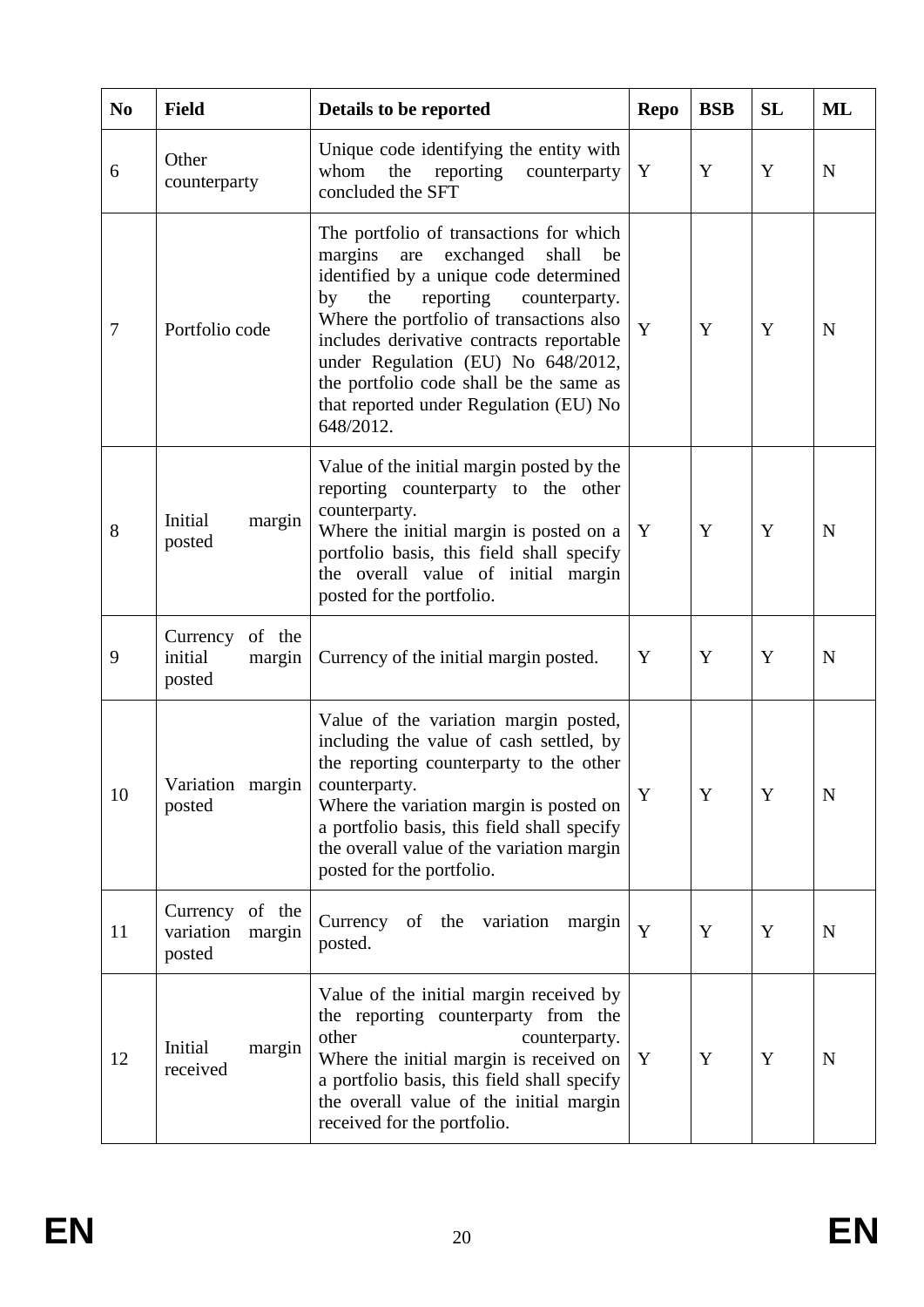| N <sub>0</sub> | <b>Field</b>                                       | Details to be reported                                                                                                                                                                                                                                                                                                                                                                                                                                                                                           | <b>Repo</b> | <b>BSB</b> | <b>SL</b> | ML          |
|----------------|----------------------------------------------------|------------------------------------------------------------------------------------------------------------------------------------------------------------------------------------------------------------------------------------------------------------------------------------------------------------------------------------------------------------------------------------------------------------------------------------------------------------------------------------------------------------------|-------------|------------|-----------|-------------|
| 13             | Currency of the<br>initial<br>margin<br>received   | Currency of the initial margin received.                                                                                                                                                                                                                                                                                                                                                                                                                                                                         | Y           | Y          | Y         | N           |
| 14             | Variation margin<br>received                       | Value of the variation margin received,<br>including the value of cash settled, by<br>the reporting counterparty from the<br>other<br>counterparty.<br>Where the variation margin is received<br>on a portfolio basis, this field shall<br>specify the overall value of the variation<br>margin received for the portfolio.                                                                                                                                                                                      | Y           | Y          | Y         | N           |
| 15             | Currency of the<br>variation<br>margin<br>received | Currency of the variation<br>margin<br>received.                                                                                                                                                                                                                                                                                                                                                                                                                                                                 | Y           | Y          | Y         | N           |
| 16             | collateral<br><b>Excess</b><br>posted              | Value of collateral posted in excess of<br>the required collateral.                                                                                                                                                                                                                                                                                                                                                                                                                                              | Y           | Y          | Y         | $\mathbf N$ |
| 17             | Currency of the<br>collateral<br>excess<br>posted  | Currency of the excess collateral posted.                                                                                                                                                                                                                                                                                                                                                                                                                                                                        | Y           | Y          | Y         | $\mathbf N$ |
| 18             | Excess collateral<br>received                      | Value of collateral received in excess of<br>the required collateral.                                                                                                                                                                                                                                                                                                                                                                                                                                            | Y           | Y          | Y         | N           |
| 19             | Currency of the<br>excess collateral<br>received   | Currency of the excess collateral<br>received.                                                                                                                                                                                                                                                                                                                                                                                                                                                                   | Y           | Y          | Y         | N           |
| 20             | Action type                                        | The report shall contain one of the<br>following<br>action<br>types:<br>(a) a new margin balance shall be<br>identified<br>'New<br>as<br>(b) a modification of the details of the<br>margins shall be identified as 'Margin<br>update';<br>(c) a cancellation of a wrongly<br>submitted<br>entire report<br>shall<br>be<br>identified<br>'Error';<br>as<br>(d) a correction of data fields that were<br>submitted incorrectly in a previous<br>identified<br>shall<br>report<br>be<br><b>as</b><br>'Correction'; | Y           | Y          | Y         | N           |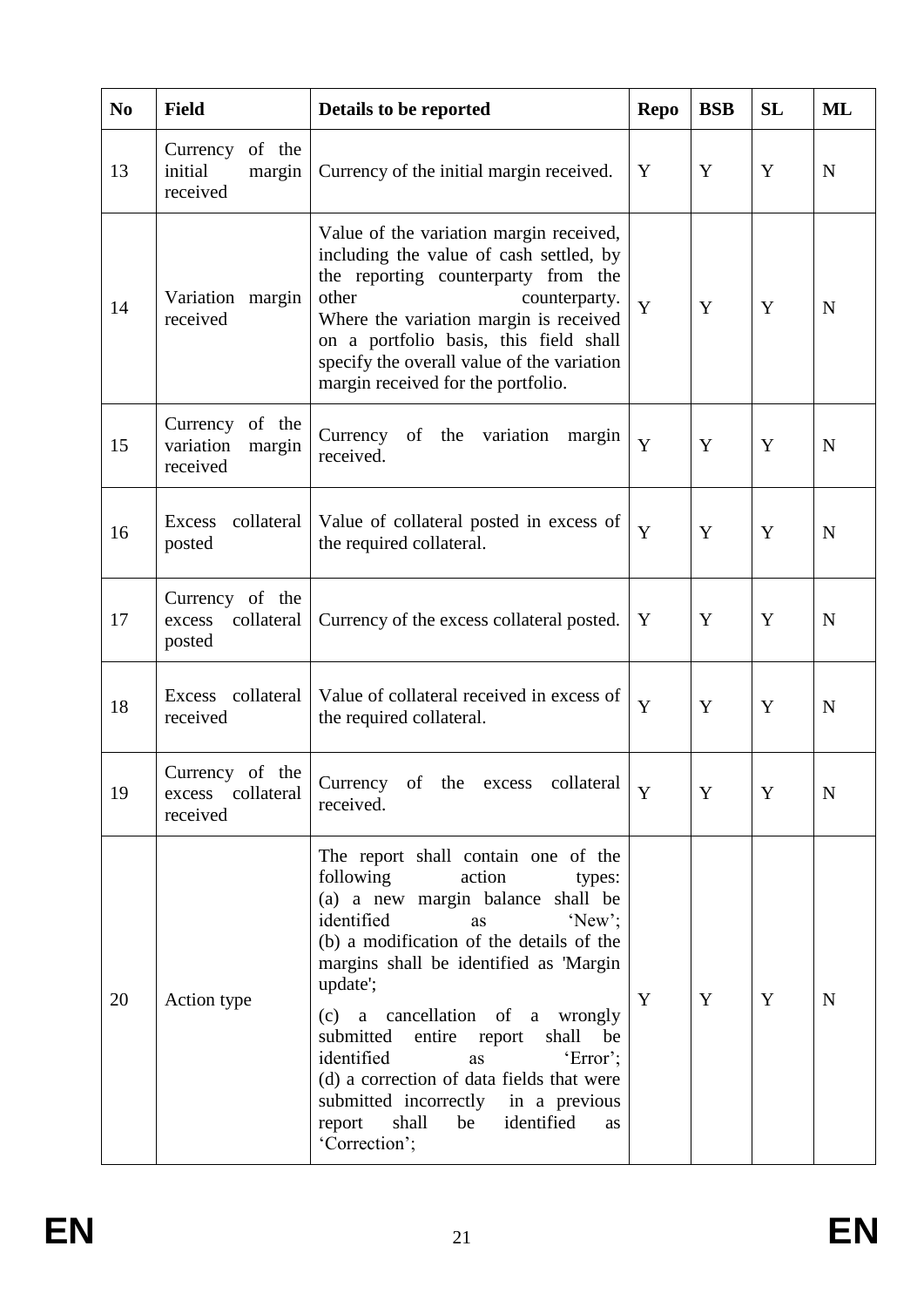| 'able |
|-------|
|-------|

# Re-use, cash reinvestment and funding sources data

| N <sub>0</sub> | <b>Field</b>                         | Details to be reported                                                                                                                                                                                                                                                                                                                                                                                                                                                                                                                                                                                                                                                                                                                                                      | <b>Repo</b> | <b>BSB</b> | <b>SL</b> | <b>ML</b> |
|----------------|--------------------------------------|-----------------------------------------------------------------------------------------------------------------------------------------------------------------------------------------------------------------------------------------------------------------------------------------------------------------------------------------------------------------------------------------------------------------------------------------------------------------------------------------------------------------------------------------------------------------------------------------------------------------------------------------------------------------------------------------------------------------------------------------------------------------------------|-------------|------------|-----------|-----------|
| $\mathbf{1}$   | Reporting<br>timestamp               | Date and time of submission of the<br>report to the trade repository.                                                                                                                                                                                                                                                                                                                                                                                                                                                                                                                                                                                                                                                                                                       | Y           | Y          | Y         | Y         |
| $\overline{2}$ | Event date                           | Date on which the reportable event<br>relating to the SFT and captured by the<br>report took place. In the case of action<br>types "Valuation update", "Collateral<br>update", "Reuse update", "Margin<br>update", the date for which the<br>information contained in the report is<br>provided.                                                                                                                                                                                                                                                                                                                                                                                                                                                                            | Y           | Y          | Y         | Y         |
| 3              | Report submitting<br>entity          | Unique code identifying the entity<br>which submits the report. In the case<br>where the submission of the report has<br>been delegated to a third party or to the<br>other counterparty, the unique code<br>identifying that entity.                                                                                                                                                                                                                                                                                                                                                                                                                                                                                                                                       | Y           | Y          | Y         | Y         |
| $\overline{4}$ | Reporting<br>counterparty            | Unique code identifying the reporting<br>counterparty.                                                                                                                                                                                                                                                                                                                                                                                                                                                                                                                                                                                                                                                                                                                      | Y           | Y          | Y         | Y         |
| 5              | Entity responsible<br>for the report | Where a financial counterparty is<br>responsible for reporting on behalf of<br>the other counterparty in accordance<br>with Article $4(3)$ of Regulation (EU) No<br>2365/2015, the unique code identifying<br>financial<br>that<br>counterparty.<br>Where a management company is<br>responsible for reporting on behalf of an<br>Undertaking for Collective Investment<br>in Transferable Securities (UCITS) in<br>accordance with Article<br>4(3)<br>of<br>Regulation (EU) No 2365/2015,<br>the<br>unique<br>code<br>identifying<br>that<br>management<br>company.<br>Where an Alternative Investment Fund<br>Manager (AIFM) is responsible for<br>reporting on behalf of an Alternative<br>Investment Fund (AIF) in accordance<br>with Article $4(3)$ of Regulation (EU) | Y           | Y          | Y         | Y         |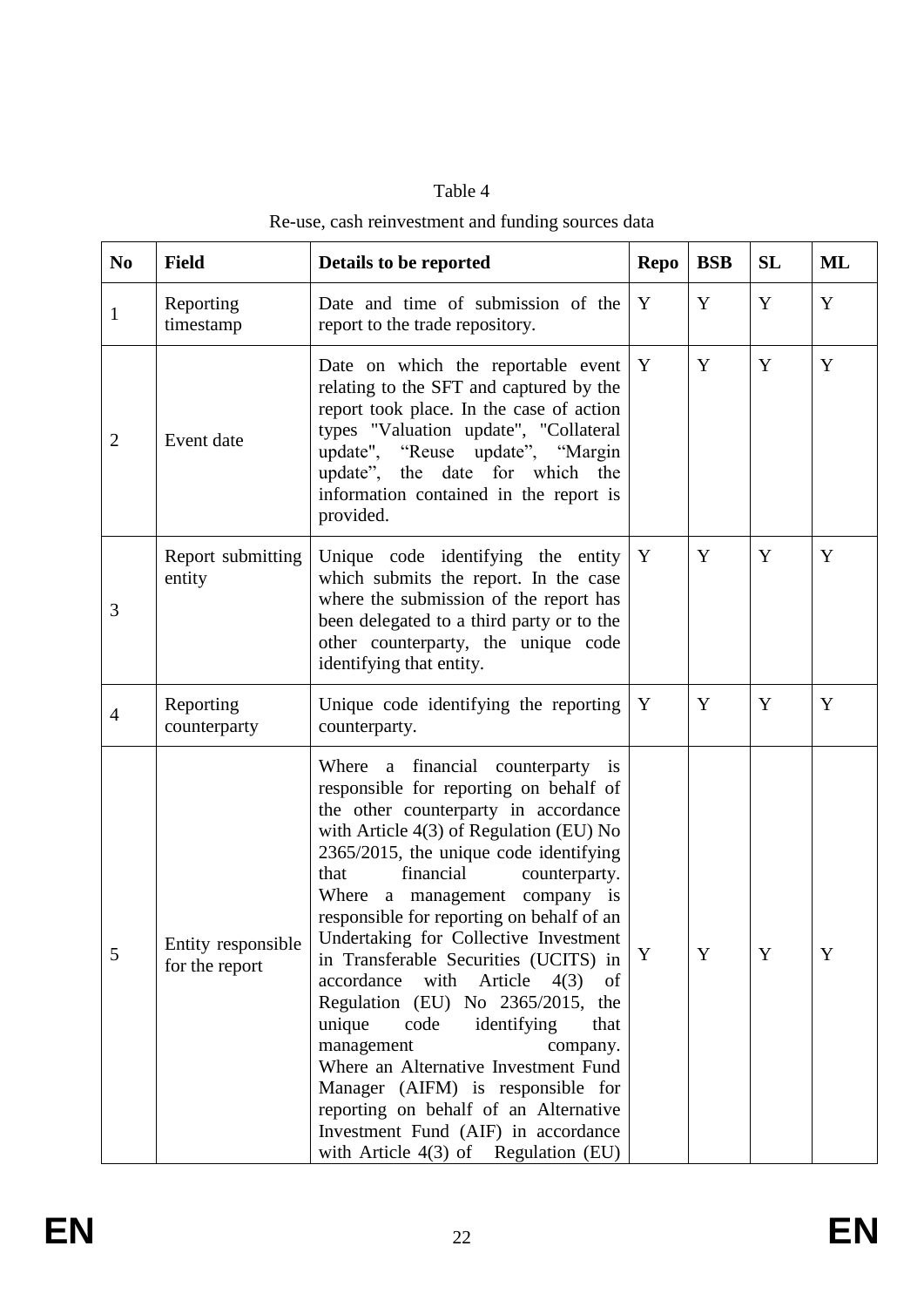| N <sub>0</sub>                                                                                                                                          | <b>Field</b>                                        | Details to be reported                                                                                                                                                                                                                                                                                                                                                         | <b>Repo</b> | <b>BSB</b> | <b>SL</b> | <b>ML</b>   |  |  |  |  |
|---------------------------------------------------------------------------------------------------------------------------------------------------------|-----------------------------------------------------|--------------------------------------------------------------------------------------------------------------------------------------------------------------------------------------------------------------------------------------------------------------------------------------------------------------------------------------------------------------------------------|-------------|------------|-----------|-------------|--|--|--|--|
|                                                                                                                                                         |                                                     | N <sub>o</sub><br>2365/2015, the<br>unique<br>code<br>identifying that AIFM.                                                                                                                                                                                                                                                                                                   |             |            |           |             |  |  |  |  |
| Field 6 shall be repeated and completed for each collateral component.                                                                                  |                                                     |                                                                                                                                                                                                                                                                                                                                                                                |             |            |           |             |  |  |  |  |
| 6                                                                                                                                                       | Type of collateral<br>component                     | Indication of the type of collateral<br>component.                                                                                                                                                                                                                                                                                                                             | Y           | Y          | Y         | Y           |  |  |  |  |
| Fields 7, 8, 9 and 10 shall be repeated and completed for each security.                                                                                |                                                     |                                                                                                                                                                                                                                                                                                                                                                                |             |            |           |             |  |  |  |  |
| $\overline{7}$                                                                                                                                          | Collateral<br>component                             | Identification of the security used as<br>collateral.                                                                                                                                                                                                                                                                                                                          | Y           | Y          | Y         | Y           |  |  |  |  |
| 8                                                                                                                                                       | Value of reused<br>collateral                       | Total value of the collateral reused<br>when it can be calculated at SFT<br>transaction level.                                                                                                                                                                                                                                                                                 | Y           | Y          | Y         | Y           |  |  |  |  |
| 9                                                                                                                                                       | Estimated<br>reuse<br>of collateral                 | When the actual value of reused<br>collateral is unknown or cannot be<br>calculated, an estimate of the value of<br>reuse at individual financial instrument<br>level shall be calculated as laid down in<br>the FSB report "Transforming Shadow<br>Banking into Resilient Market-based<br>Finance, Non-Cash Collateral Re-Use:<br>Measure and Metrics" of 25 January<br>2017. | Y           | Y          | Y         | Y           |  |  |  |  |
| 10                                                                                                                                                      | Reused collateral<br>currency                       | Currency of the actual or estimated<br>value of the collateral reused.                                                                                                                                                                                                                                                                                                         | Y           | Y          | Y         | Y           |  |  |  |  |
| 11                                                                                                                                                      | Reinvestment rate                                   | Average interest rate received from a<br>cash collateral reinvestment made by<br>the lender.                                                                                                                                                                                                                                                                                   | N           | N          | Y         | N           |  |  |  |  |
| Fields 12, 13 and 14 shall be repeated and completed for each investment where cash collateral has<br>been re-invested and in respect of each currency. |                                                     |                                                                                                                                                                                                                                                                                                                                                                                |             |            |           |             |  |  |  |  |
| 12                                                                                                                                                      | Type<br>of<br>re-<br>invested<br>cash<br>investment | Type of re-investment.                                                                                                                                                                                                                                                                                                                                                         | $\mathbf N$ | N          | Y         | N           |  |  |  |  |
| 13                                                                                                                                                      | Re-invested cash<br>amount                          | Amount of the re-invested cash in a<br>given currency.                                                                                                                                                                                                                                                                                                                         | N           | N          | Y         | N           |  |  |  |  |
| 14                                                                                                                                                      | Re-invested cash<br>currency                        | Currency of the re-invested cash.                                                                                                                                                                                                                                                                                                                                              | N           | N          | Y         | $\mathbf N$ |  |  |  |  |